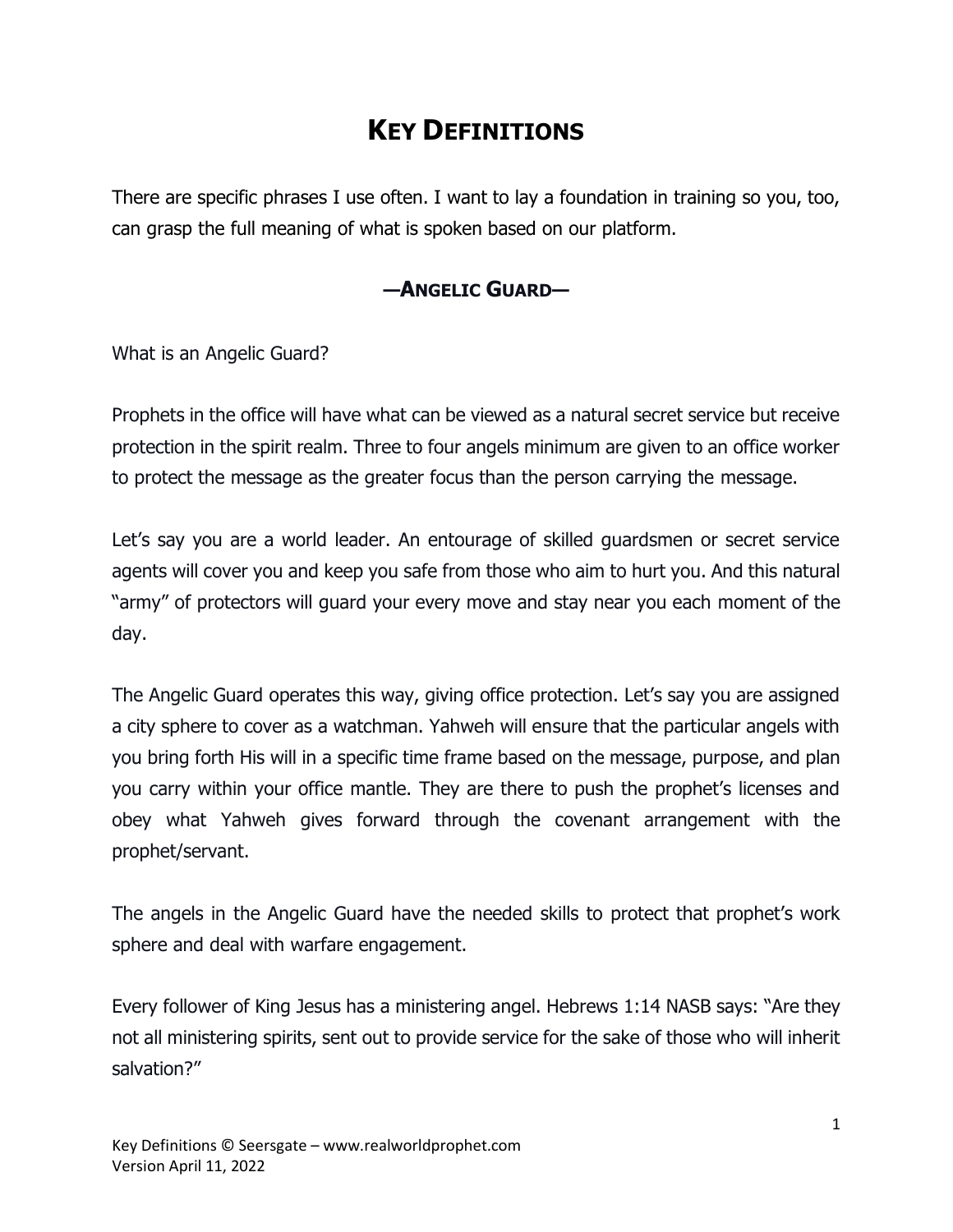And when we think we are all alone, there is a spiritual way of protection that is rightfully ours. And in Yahweh's book were written all the days ordained for us (Psalm 139:16), but we can do what we want (free will). Yet, we blame Yahweh for what Satan gives into others.

Evil is in the world because of sin; the sinful nature is still here. But there is still free will, where we can choose to love God or sin and break covenant with the God of all, who determines our days. Daily, the fleshly nature needs to be refused, where we walk in the Spirit and not in the flesh (Galatians 5:16).

Every real prophet takes on an entourage of angels to give the needed protection and backing from the Throne Room. The angels will only obey the will of Yahweh (Psalm 103:20-21). The angels will not bend to human will.

- Yahweh speaks to the prophet and gives a message. Sometimes, Yahweh will give the message to an angel (instead of first to the prophet), and the angel delivers what Yahweh says to the prophet or the hearer.
- If the message needs to be delivered after the prophet hears it, the prophet then speaks the will of Yahweh to the hearer.
- **.** The angels sent to bring the will forward will move into position and will follow Kingdom order.

No one can activate angels. They are not built with an "off" switch, waiting for someone to turn them back on to go to work. By prayer and supplication, asking for a new engagement must first go through our Mediator, King Jesus. Let King Jesus know of your need for a particular way of protection, and He will take a look at the purpose for which you seek them. Call upon the Lord in your time of need.

I can recall the first time Yahweh allowed me to have direct conversations with the angels in my Angelic Guard. They would start telling me Yahweh's plans. I did not seek them out; I waited for Yahweh's will. These angels who spoke did not cater to my fleshly will.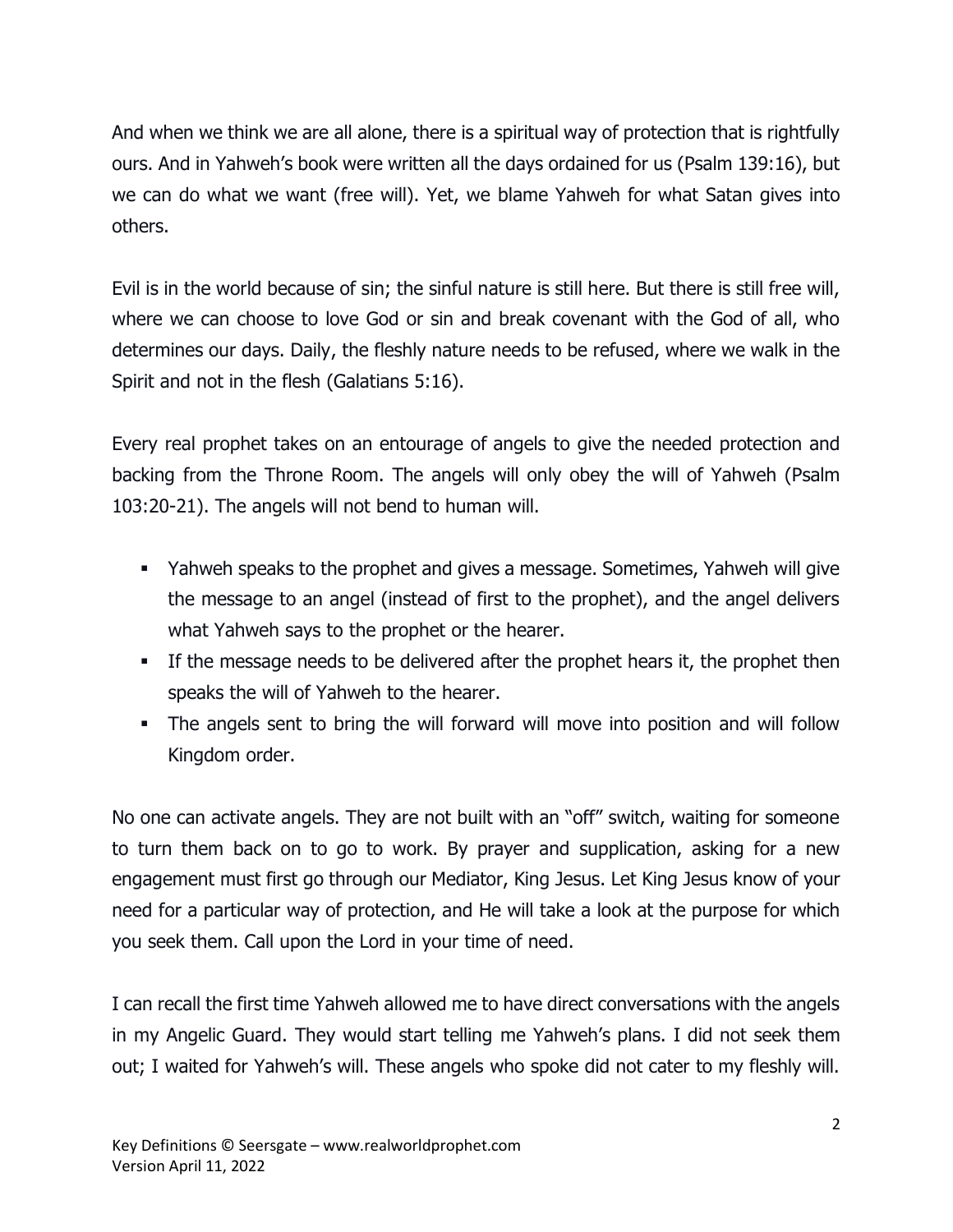They were not there to bring me a platform. They are here with me to bring forward the will of Master King Jesus, to make sure the will of Yahweh is protected.

I have seen the angels that stand at my desk in my home office—one on each side. They dress in gray metal attire. I cannot see the white robes that adorn others I have seen. These angels guarding the prophet have a heavy metal covering geared for warfare.

If you think that angels are here to bring you wealth and fortune, take a new look at why we have them with us. Some are with us to bring comfort. Some heal and help us in delivering ways. They are always with us and will perform Yahweh's Word, obeying His voice.

When you do not know what to pray, bring a prayer of supplication. Start with the Lord's prayer (Matthew 6:7-15). Let us humble ourselves before Yahweh and know that He can see all and is very capable of bringing His will to pass.

This entry is for a bit of reflection on the Angelic Guard. Angels do a lot more than what was shared here. Let us respect what Yahweh gives and give thanks for the protection He provides daily. And we pray that there is a continual yielding to the nature of Yahweh, His Great Spirit, so that we stay under Kingdom order. Amen.

## **—CULT LEADER—**

A cult leader refers to a person misled into thinking they have a plan of healing and redemption apart from the Gospel of King Jesus, where they would say that King Jesus is not the only way to eternal life. Cult leaders use other ways to try and attain eternal life, while there is only eternal life in knowing King Jesus as Savior and the One True God.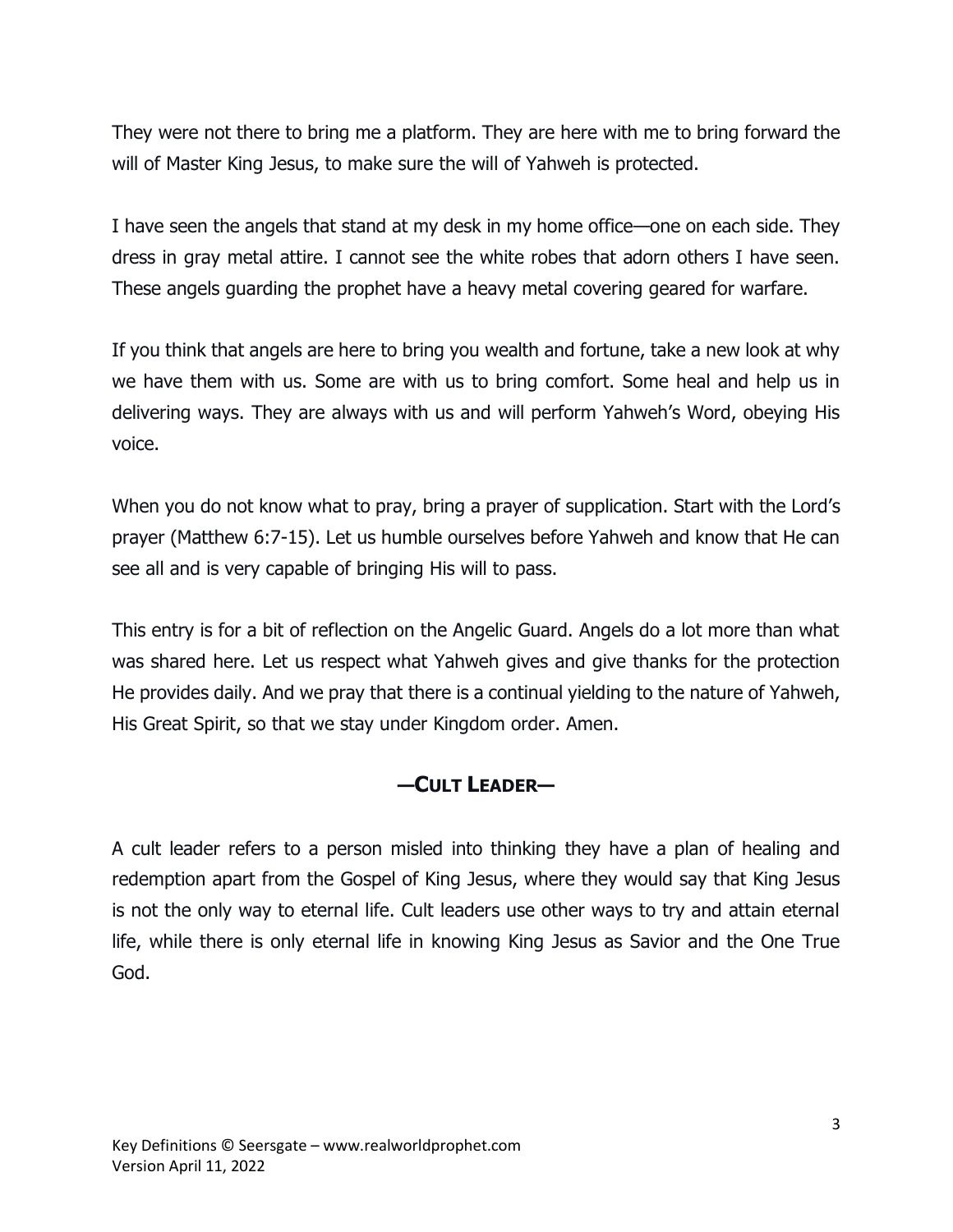#### **—CUT-OFF—**

In Scripture, Yahweh mentions the cut-off plan with the way He deals with those who move against His Kingdom will. There are those who would be under Yahweh's provision, protection, and power. Yahweh grants those attributes as privileges of being under a Kingdom order. And when a person or a group tries to break a covenant with Him and launches out on their own or take an action that usurps whoever Yahweh has as a leader, Yahweh will break off that covenant by giving a death curse or a natural cut-off action, which can also manifest as a plan of natural death. An example in Scripture:

(1) One day Korah son of Izhar, a descendant of Kohath son of Levi, conspired with Dathan and Abiram, the sons of Eliab, and On son of Peleth, from the tribe of Reuben. (2) They incited a rebellion against Moses, along with 250 other leaders of the community, all prominent members of the assembly. (3) They united against Moses and Aaron and said, "You have gone too far! The whole community of Israel has been set apart by the Lord, and He is with all of us. What right do you have to act as though you are greater than the rest of the Lord's people?" (4) When Moses heard what they were saying, he fell face down on the ground. (5) Then he said to Korah and his followers, "Tomorrow morning the Lord will show us who belongs to Him and who is holy. The Lord will allow only those whom He selects to enter His own presence. (6) Korah, you and all your followers must prepare your incense burners. (7) Light fires in them tomorrow, and burn incense before the Lord. Then we will see whom the Lord chooses as His holy one. You Levites are the ones who have gone too far!" (8) Then Moses spoke again to Korah: "Now listen, you Levites! (9) Does it seem insignificant to you that the God of Israel has chosen you from among all the community of Israel to be near Him so you can serve in the Lord's Tabernacle and stand before the people to minister to them? (10) Korah, He has already given this special ministry to you and your fellow Levites. Are you now demanding the priesthood as well? (11) The Lord is the one you and your followers are really revolting against! For who is Aaron that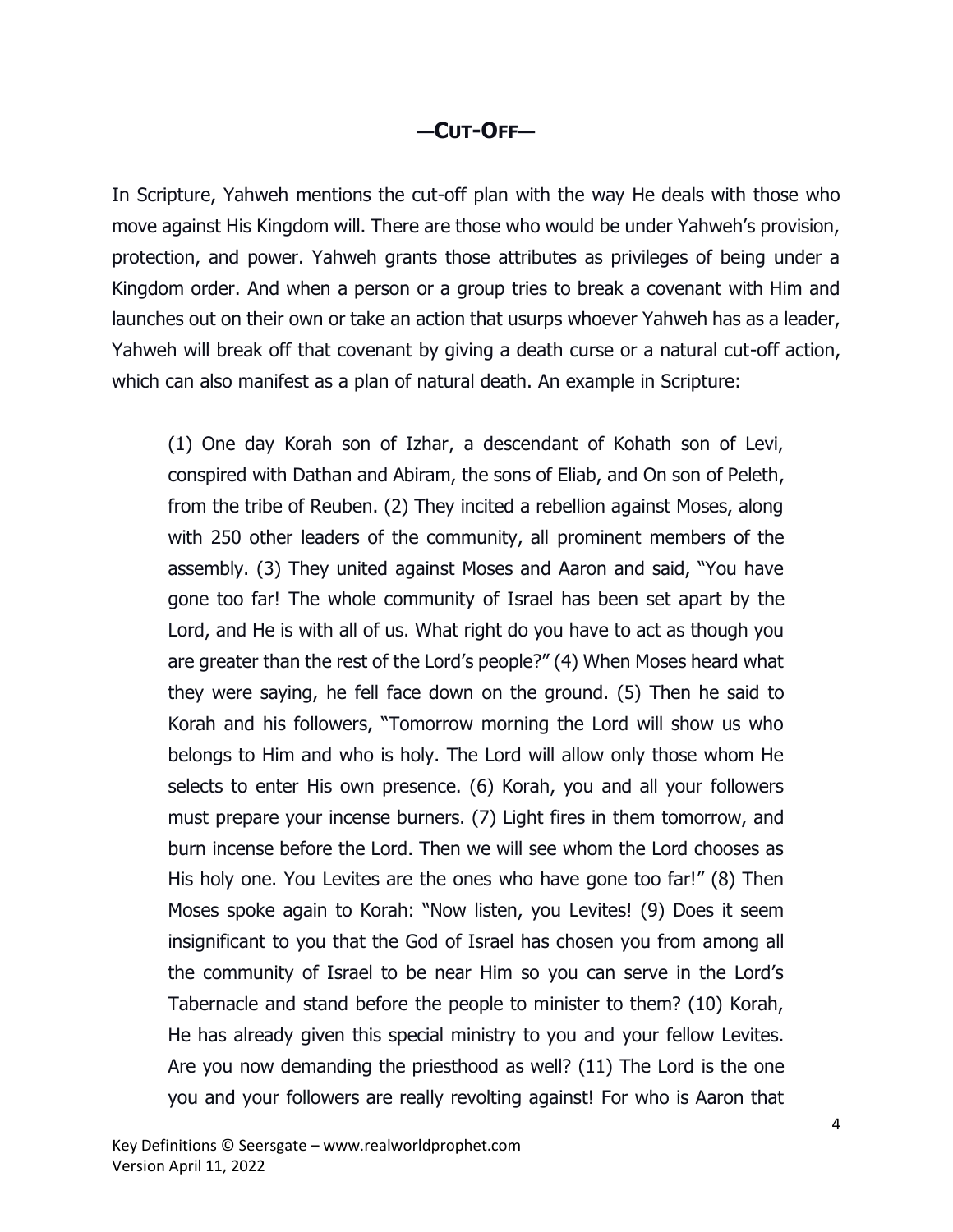you are complaining about him?" (12) Then Moses summoned Dathan and Abiram, the sons of Eliab, but they replied, "We refuse to come before you! (13) Isn't it enough that you brought us out of Egypt, a land flowing with milk and honey, to kill us here in this wilderness, and that you now treat us like your subjects? (14) What's more, you haven't brought us into another land flowing with milk and honey. You haven't given us a new homeland with fields and vineyards. Are you trying to fool these men? We will not come." (15) Then Moses became very angry and said to the Lord, "Do not accept their grain offerings! I have not taken so much as a donkey from them, and I have never hurt a single one of them." (16) And Moses said to Korah, "You and all your followers must come here tomorrow and present yourselves before the Lord. Aaron will also be here. (17) You and each of your 250 followers must prepare an incense burner and put incense on it, so you can all present them before the Lord. Aaron will also bring his incense burner." (18) So each of these men prepared an incense burner, lit the fire, and placed incense on it. Then they all stood at the entrance of the Tabernacle with Moses and Aaron. (19) Meanwhile, Korah had stirred up the entire community against Moses and Aaron, and they all gathered at the Tabernacle entrance. Then the glorious presence of the Lord appeared to the whole community, (20) and the Lord said to Moses and Aaron, (21) "Get away from all these people so that I may instantly destroy them!" (22) But Moses and Aaron fell face down on the ground. "O God," they pleaded, "you are the God who gives breath to all creatures. Must you be angry with all the people when only one man sins?" (23) And the Lord said to Moses, (24) "Then tell all the people to get away from the tents of Korah, Dathan, and Abiram." (25) So Moses got up and rushed over to the tents of Dathan and Abiram, followed by the elders of Israel. (26) "Quick!" he told the people. "Get away from the tents of these wicked men, and don't touch anything that belongs to them. If you do, you will be destroyed for their sins." (27) So all the people stood back from the tents of Korah, Dathan, and Abiram. Then Dathan and Abiram came out and stood at the entrances of their tents, together with their wives and children and little ones. (28)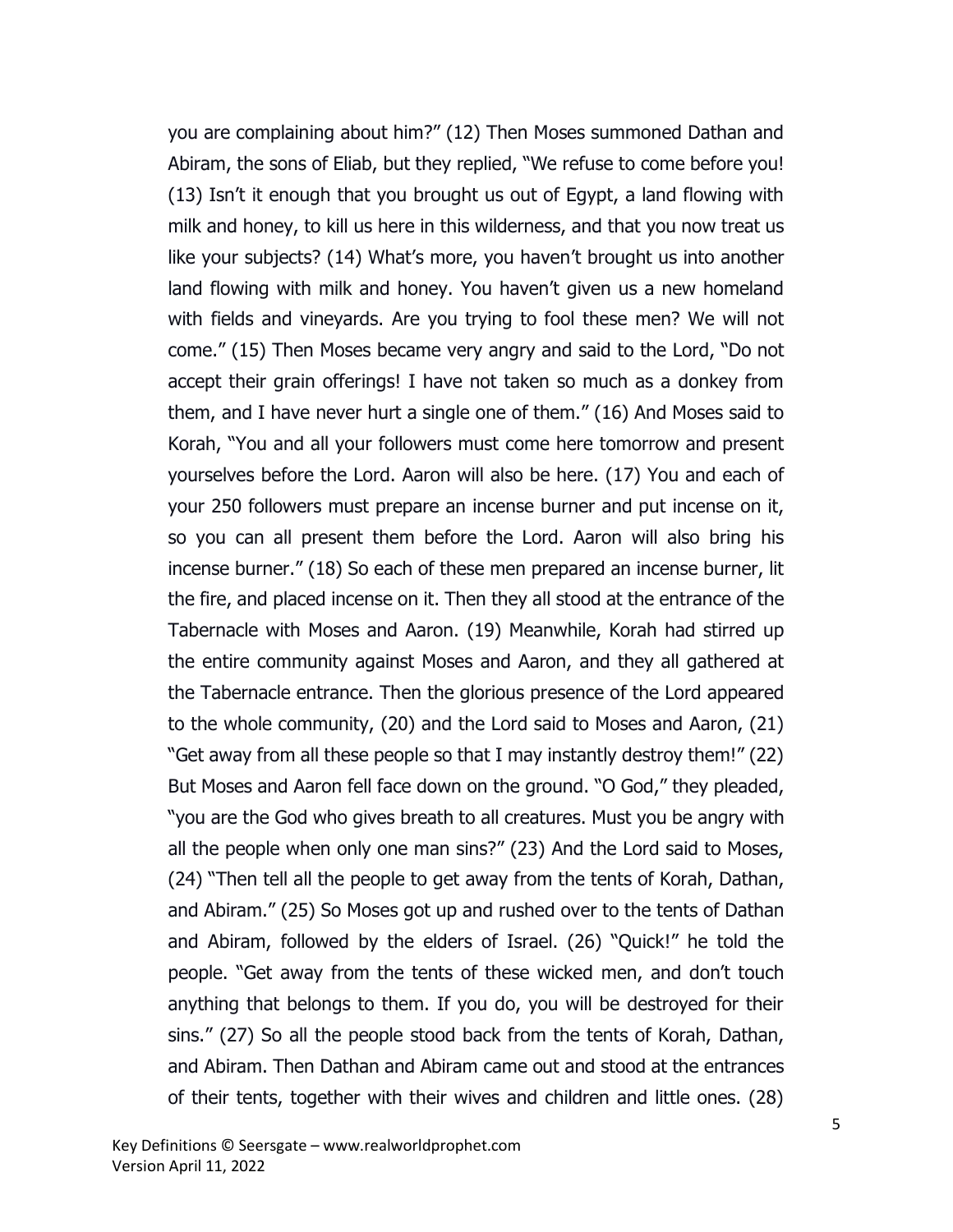And Moses said, "This is how you will know that the Lord has sent me to do all these things that I have done—for I have not done them on my own. (29) If these men die a natural death, or if nothing unusual happens, then the Lord has not sent me. (30) But if the Lord does something entirely new and the ground opens its mouth and swallows them and all their belongings, and they go down alive into the grave, then you will know that these men have shown contempt for the Lord." (31) He had hardly finished speaking the words when the ground suddenly split open beneath them. (32) The earth opened its mouth and swallowed the men, along with their households and all their followers who were standing with them, and everything they owned. (33) So they went down alive into the grave, along with all their belongings. The earth closed over them, and they all vanished from among the people of Israel. (34) All the people around them fled when they heard their screams. "The earth will swallow us, too!" they cried. (35) Then fire blazed forth from the Lord and burned up the 250 men who were offering incense.

—Numbers 16:1-35 NLT

No provision, protection, or power surges forward when Yahweh cuts off a person or a group. Yahweh literally disowns the cut-off, separating Himself from those who brought on anger. How does that action look today? When dealing with prophets and their mantle, most prophets have a spiritual covering that stems from a church outlet. And the natural provision, protection, and power come through dealing with the organization that claims that church prophet under their covering.

Some refer to the church covering as a mentorship or a spiritual father/mother way. But most churches will not be able to carry the weight of spiritual or financial provision, protection, and power and will only relate to the prophet with a plan of spiritual counsel.

Yahweh gives His prophets provision, protection, and power that surges in the spiritual outlets and natural ways to carry the spiritual weight from working in the office. These spiritual licenses give ways to engage with governing authority from Yahweh and allow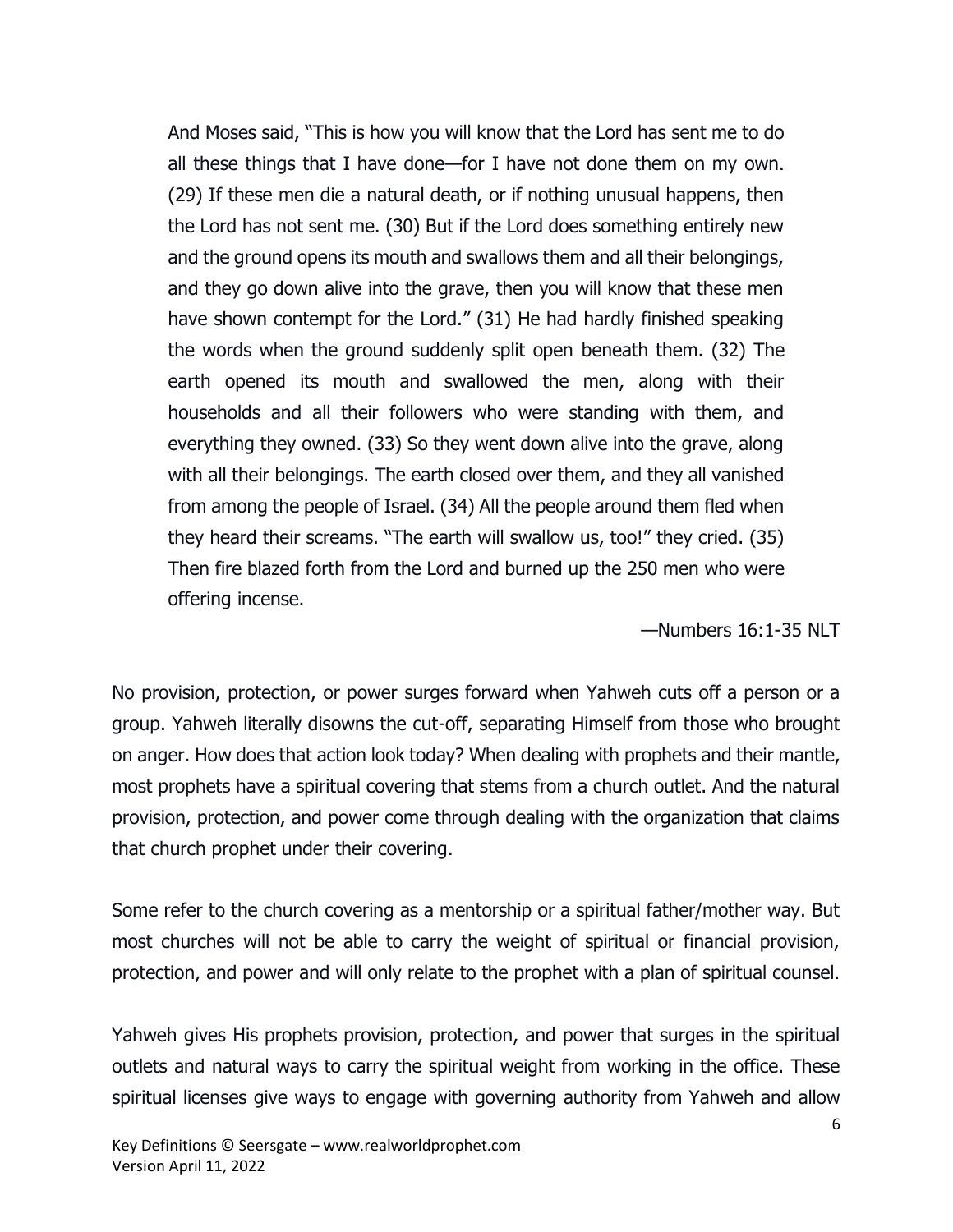spirit beings and those who take on spiritual engagement to see what is within the prophet.

The spiritual license can be viewed similarly to natural professions gaining a license to work in their field of expertise. But imagine a so-called doctor who never went to medical school and never had a residency begins to look at your medical charts and gives suggestions on treatment and may even offer to do surgery. What would you do? You should report that impostor to the officials and run out of that dangerous situation.

But with spiritual licensing, people do not know the needed requirements for office workers and would place anyone with any speck of spirit engagement on a spiritual platform as if they are well trained and equipped to work in a prophet's sphere.

And when these power-seekers take on a plan to be in a position not granted by Yahweh, Yahweh tends to break them and bring them into various forms of torment. And when a person tries to make room and usurp a real office worker, Yahweh may cut that rebellious person from the Kingdom way by shriveling up what they currently carry within. Yahweh may even strip away their money way of provision and spiritual drinking to gain their attention that something is off in the spirit realm and needs to be reviewed.

Others who may come against a prophet based on bitter heart ways may need to take a look at their way in addressing the office to make sure they hear Yahweh. Yahweh backs up His active, released prophets, so they carry His covenant in bringing His will to the hearer.

The bottom line: When there appears to be a lack of provision, protection, and power, seek Yahweh for clarity to bring your spirit into a drinking plan that syncs with Him. And praying to Him with supplication, seeking to gain a close way with clean hands and a pure heart, will end up giving you a way to meet with God.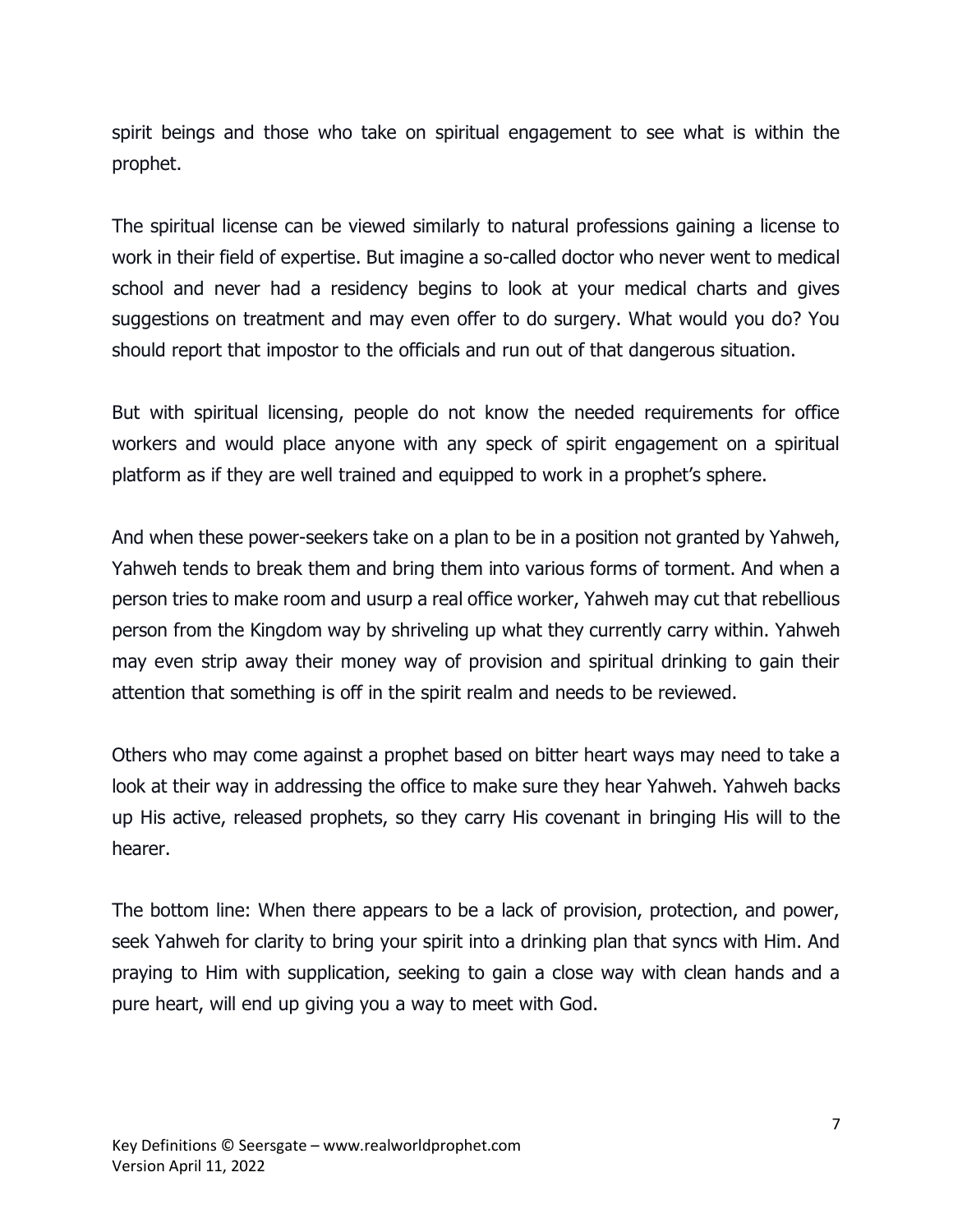# **—DEAD SHELL—**

A dead shell is a dead person's body—the remains buried after death. When Yahweh (Jesus) raised Lazarus from the death phase, He dealt with the person He needed to bring life into, without needing a mediator's assistance. This means that King Jesus used His nature as the Resurrection and the Life to yield (bring forward) a living being in that dead shell of a person.

And when Yahweh told Lazarus to rise from the dead, He directly commanded Lazarus' dead shell (body) to merge with Lazarus the person (soul and spirit), bringing the body, soul, and spirit into one unit. King Jesus spoke to the dead (in this example, Lazarus) in order to bring His resurrection power and life to the dead in the death phase.

Any person ordered to raise any human from the dead is dealing with a dead person and must yield to Kingdom order from Yahweh in being granted a plan to walk in this level of covenant way. To attempt to raise the dead under other plans is occultic. No one must dabble in the occult and expect Yahweh's power as their surging power.

# **—DEATH PHASE—**

Death Phase refers to a state of natural death, where the spirit and soul of the human have been released from the human body and take the place of location in Heaven or Hell. The way of natural death stays in place under a curse spoken by Yahweh. In eternity, Death and Hell are in the lake of fire.

King Jesus offers each person an opportunity to be set free from natural death and the Death spirit. And it is with power in Yahweh, every follower of King Jesus receives eternal life, free from natural death forever.

Human power cannot break the death phase. Concerning any who have died, Yahweh ultimately must have a ruling plan and break the hold of the death curse in natural time. While in the death phase, Yahweh gives an order to permit a person's spirit to be rejoined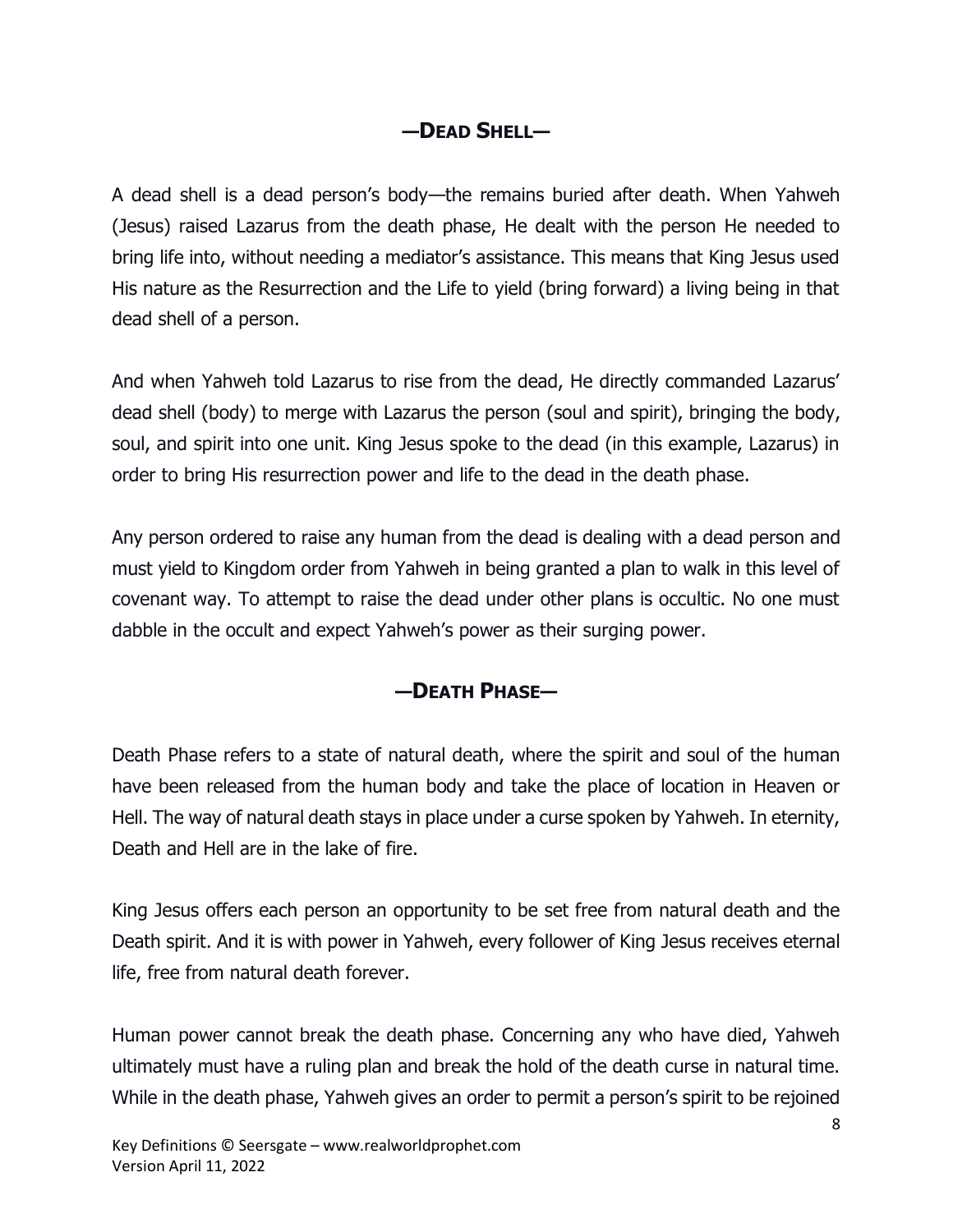with the flesh. And with an overruling, only then will the Death spirit have to release that spiritual governing over that person and let Kingdom order rule over this death curse.

Death is the name of a curse, as well as a spirit that can govern. Yahweh gave a new ruling over death and the death phase by the powerful blood of King Jesus. Only in King Jesus can resurrection and the way of eternal life come. Though it looks like the Death spirit rules here on Earth, in the spirit realm, Yahweh allows specific permissions to continue until the timing is here for the raising up of all who have died.

We will see raisings from the dead even before the two main Resurrections come forward. To see these raisings from the dead would need Yahweh to break the death phase and give an overruling of a curse that gives the Death spirit a governing over the dead. It's a way of great power in the Great God Yahweh that is needed to bring the dead forward from the actual death phase. Yahweh is the One True God, and He will bring dead folks back in His sovereign will.

### **—DEATH SENTENCE—**

A death sentence gives a person, nation, or people group a literal death curse. Here is an example in Scripture:

(26) Then the Lord said to Moses and Aaron, (27) "How long must I put up with this wicked community and its complaints about Me? Yes, I have heard the complaints the Israelites are making against Me. (28) Now tell them this: 'As surely as I live, declares the Lord, I will do to you the very things I heard you say. (29) You will all drop dead in this wilderness! Because you complained against Me, every one of you who is twenty years old or older and was included in the registration will die. (30) You will not enter and occupy the land I swore to give you. The only exceptions will be Caleb son of Jephunneh and Joshua son of Nun.

—Numbers 14:26-30 NLT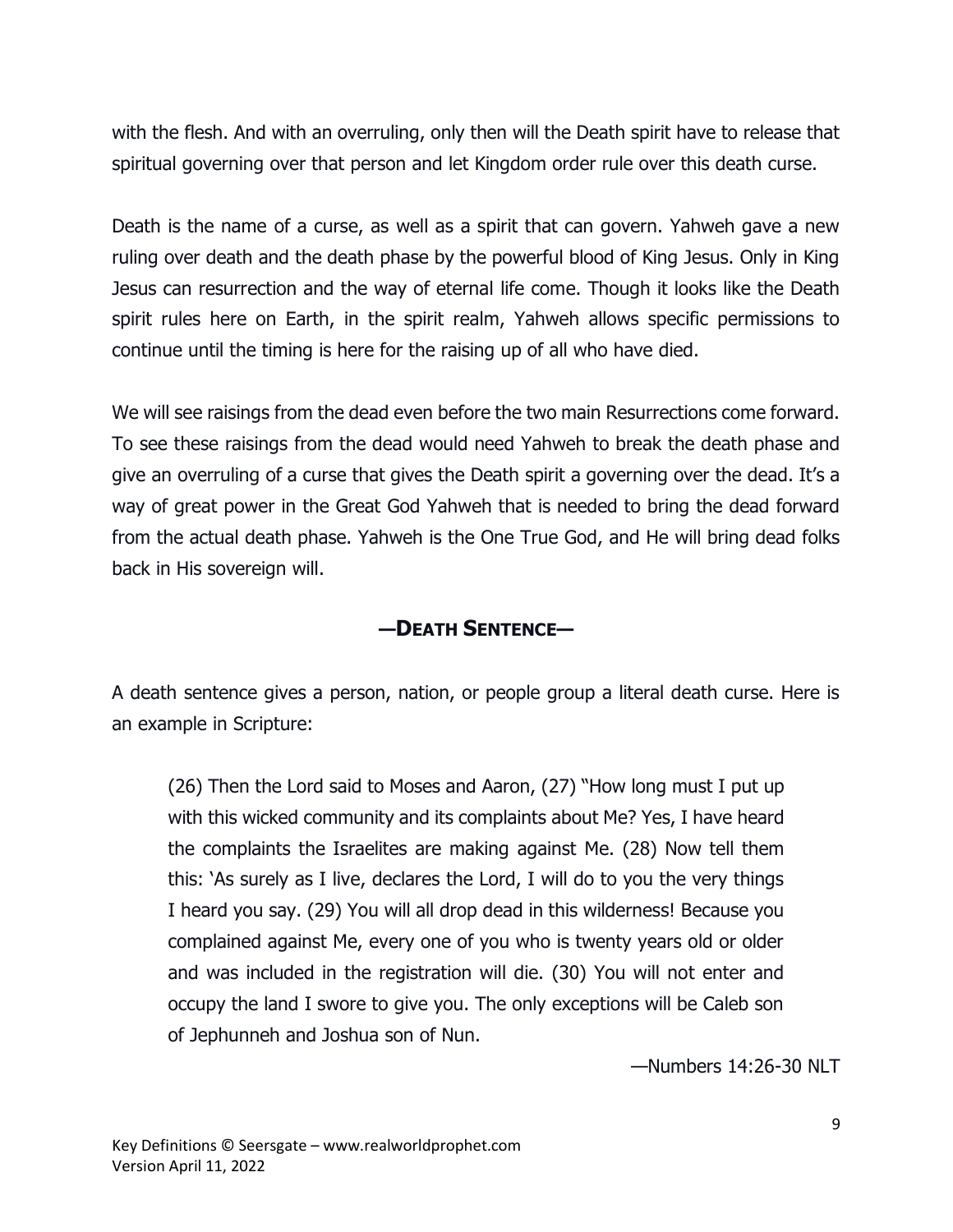Yahweh would actually back a power plan and give the hearer a plan that would kill them off.

- **EXECT** Yahweh would say a specific person or nation will die.
- **•** The prophet says Yahweh's message to the hearer.
- And then, over the time frame that Yahweh decides, Yahweh surges into the person under the death curse and gives death into their body and takes them out of natural living.

Sometimes death could be immediate (Acts 5). Sometimes, various persons under the death curse would die over time, as in our example from Numbers 14. For others, Yahweh does not state in Scripture the exact moment death will occur (2 Kings 1). Other Scriptures reveal this plan, but what is given should provide a well-rounded understanding that ultimately, when Yahweh actually does state that death is coming, Yahweh will make sure death comes.

## **—DETAIL—**

A detail refers to any plan, activity, outlet, work, or task given.

# **—DRINK / DRINKING—**

(a) This spiritual action is visible in motion through naturally based duties based on how orders are carried out. Drinking refers to waiting for the leading of the Great Holy Spirit to give clarity concerning a detail. (b) To drink is to actively follow-through with Yahweh's counsel. (c) To drink is to shift and embrace whatever directive the Great Way releases. (d) To drink is to embrace what is heard or written, whether holy or evil.

## **—FAITH—**

Faith is shown by obeying God, doing whatever Yahweh says.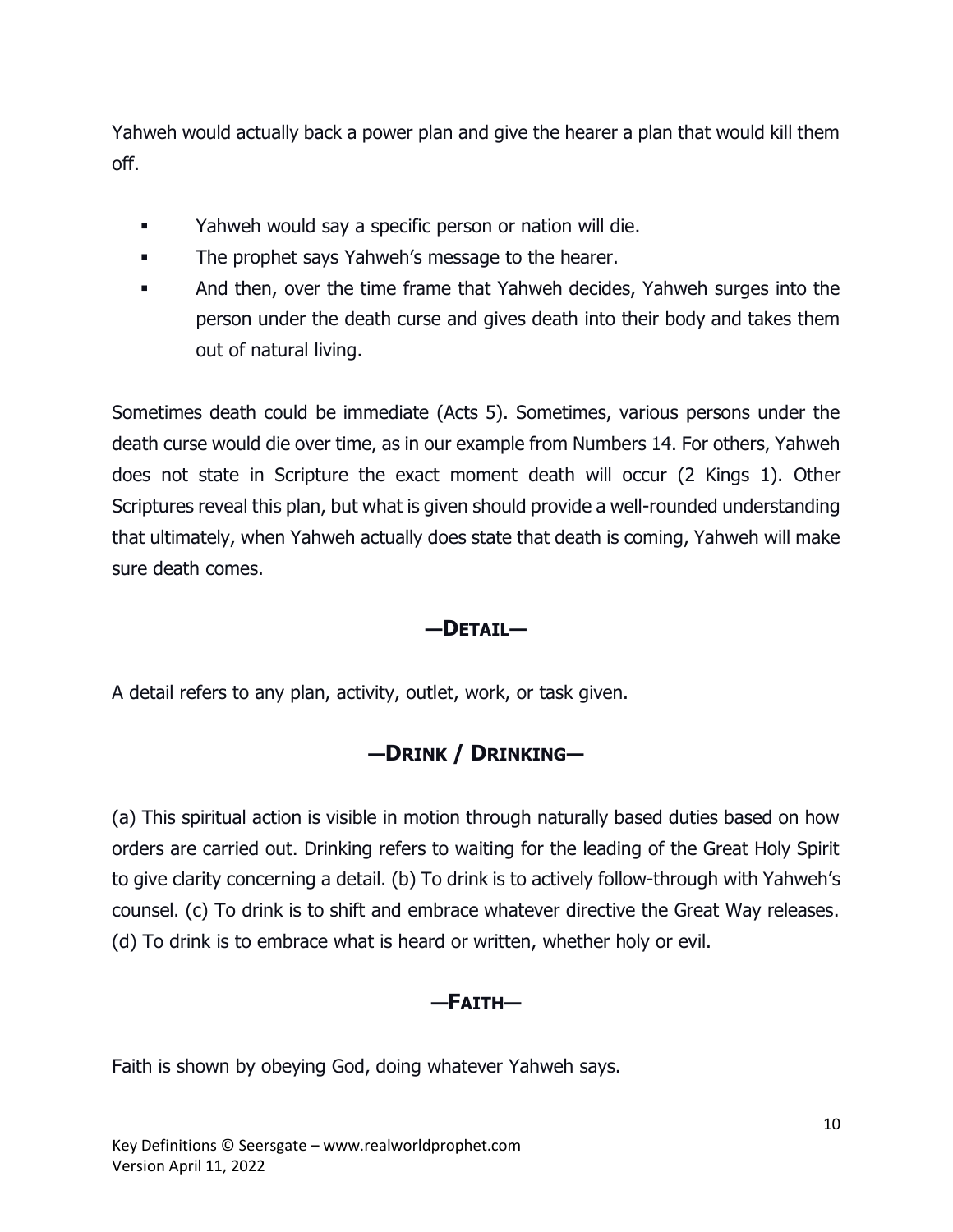# **—FALSELY CALLED SLANDER—**

Falsely Called Slander refers to any detail that presents a person with a viewing they are not pleased with, within a spiritual view, even when that viewing is the real way given. Yahweh reveals a root nature that is causing one to act out under various plans. But to that person, hearing of their error would feel like slander even when Yahweh has a goal to bring up their heart details to have a plan of healing and restoration.

Humans do not want others to know of their flaws, and instead of humbling themselves under God's mighty hand, they would mark any correction as slander due to not wanting to have a poor presentation with others.

## **—FAMILIAR SPIRIT—**

A familiar spirit is a demon connected to a family line that torments by engaging the victim, presenting itself as a dead family member. The demon will remain spiritually connected to the family line or other covenant until a spiritual break is spoken through prayer, renouncing all former ways of covenant and sin under occultic and inherited ways.

### **—FREE WILL—**

Free will is where your way leads over God's plan, where you can go your own way to be in a will that you choose. And in turn, your nature can drink deep spiritual shifts to bring you into an agreement with the will of King Jesus, aligning with Kingdom will. Under the ways of free will, a human can freely choose service in Yahweh's Kingdom or sit in sinful ways, setting up for eternal damnation.

### **—GLORY—**

A glory surging is a potent level of God's power and presence combined. The glory form of walking with God produces a spiritual filling of His nature that remains constant. To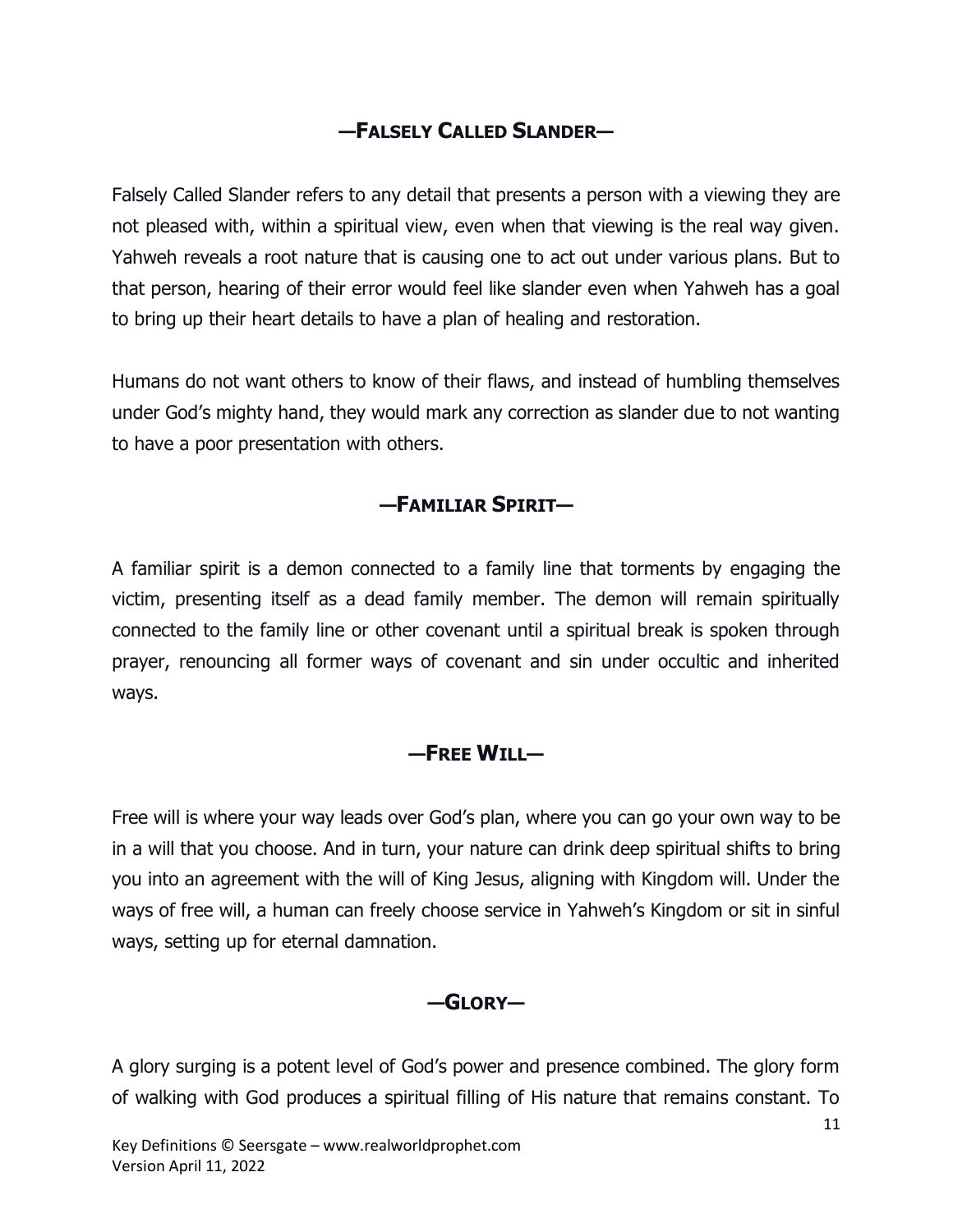stay in the glory of Yahweh is to drink the potent power and presence from the nature of God I AM.

The glory level is a deep surging that will not shift in strength or spiritual composition. No level of evil can take over the glory of God and reign. To have a glory touch from God will change the natural matter infiltrated so it can take on the nature that comes under Kingdom order. The glory of God will change the person who encounters that way. God's glory is, in its purest form: seeing God.

### **—GREAT WAY—**

The Great Way is another name for King Jesus, the Son of God. King Jesus is also the One True God.

### **—LAW OF TRANSFERMENT—**

There is a spiritual transfer in the spirit realm through natural acts such as sex, the laying on of hands, and general contact. With the Law of Transferment, God's Spirit or a demon spirit is transferred through natural touch or engagement (Read Acts 8:17).

A person can receive a transfer of God's power, nature, and Spirit, or receive a demon, inheritance, or curse, based on the spiritual power source leading within the person releasing the transferment. Prophets and other Kingdom officials transfer surgings from their mantles within to bring shifts in the sphere of influence granted.

## **—MATERIAL TRANSFER—**

(a) Material Transfer is the **process** of shifting from one form of substance to another. For example, angels and demons can change from a spirit substance to a human form of presentation. (b) That's how the resurrection will be, where the dead will take on material transfer and shift into a sort of a substance that can come up through the burial ground under the earth to appear on the surface without being dug up.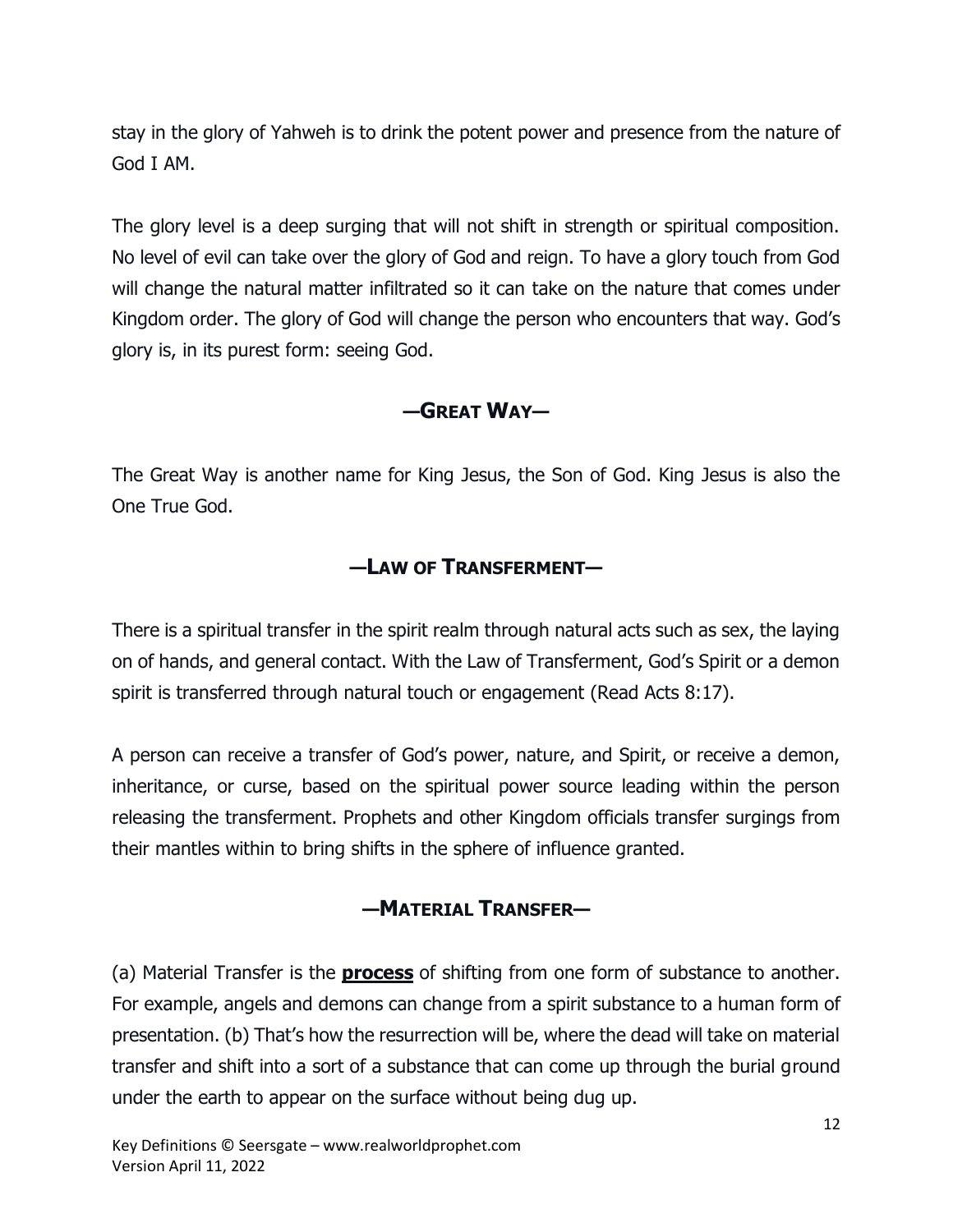In the resurrection process, the human will change, in material, and take on material transfer to be remade for the purpose of entering life everlasting or eternal damnation (read Revelation 20:5-6). King Jesus will come back and raise the dead. There will be an instant raising, not years of digging. And to bring forward so many so quickly, God will instantly shift the dead human and bring them above the earth with His great power through material transfer.

### **—MATERIALIZATION—**

Materialization is the **result** of a material transfer. A spirit from the unseen way takes on the shape of the natural, where they shift into a human form of presentation. It's when the unseen realm of spirit form takes up a natural way to move in being revealed by the natural senses. King Jesus could eat natural food and engage in natural interaction with the humans gathered (read Luke 24:36-43).

The Great Way visited Abraham as a guest, taking on a form of a substance that would have a way to engage the human with natural presentation (read Genesis 18:1-8). God's Word speaks of entertaining angels without knowing they are real angels because they can appear as a human form of presentation (read Hebrews 13:2). Materialization gives angels and demons a way to interact with a human through natural engagement.

### **—OWNERSHIP—**

When a person takes ownership, they take full responsibility for the instance and correct it. Upon a comprehensive view of the root of the problem, a correction allows the building up of a concrete plan to produce a better result than the program first intended.

#### **—POWER—**

Power is the hand of God pushing His will and plan into the current of time, into eternity. His hand will shape events and keep all laws—both natural and spiritual—in a constant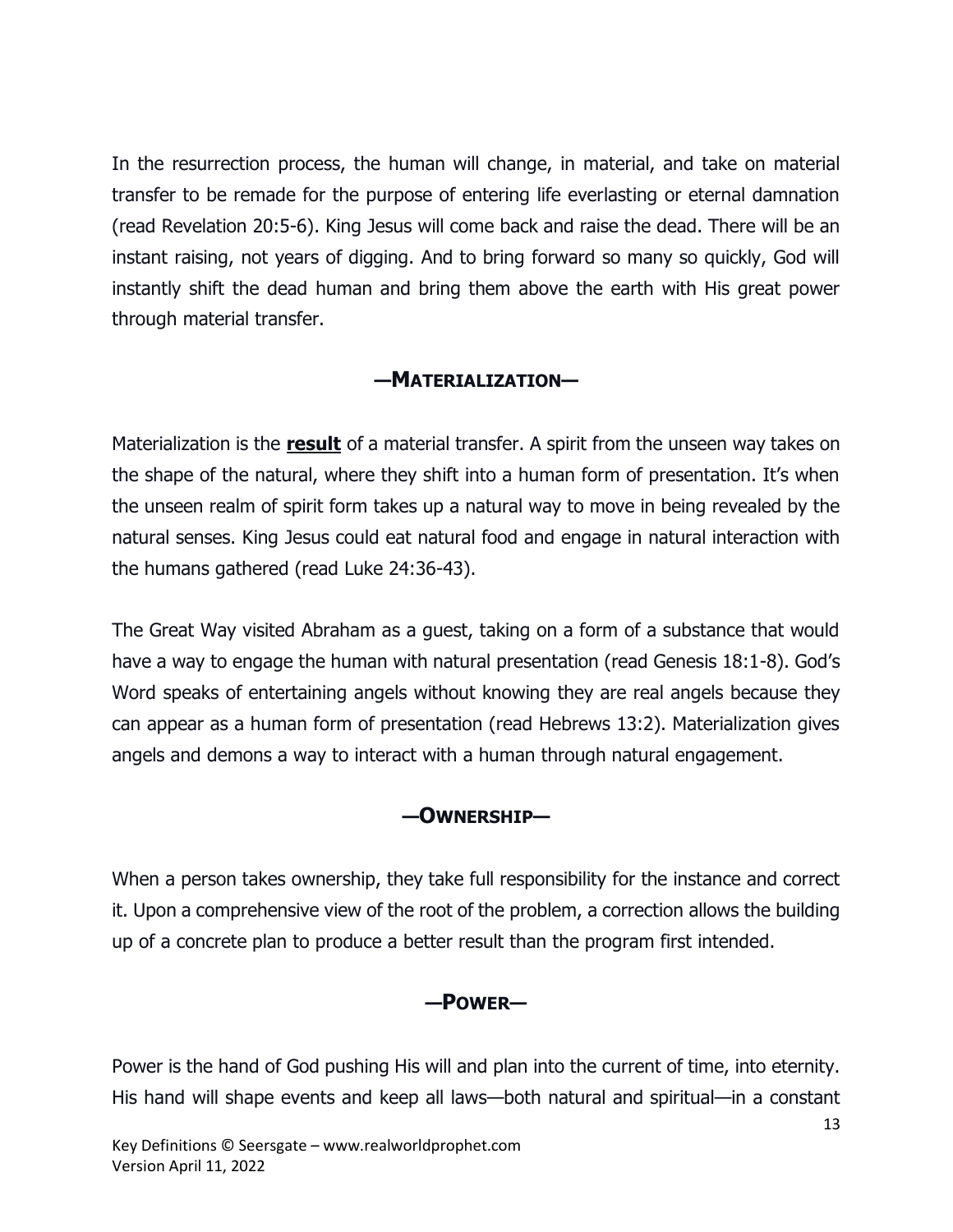flow. King Jesus has an ungaugeable power that holds all creation together (read Colossians 1:15-17). Power is the needed attribute to change the way a system is moving. Power is like the battery in a car to give an example, to see it as a general detail.

In a church, ministry, or business setting, power will push God's plan forward, moving against Satan's will to keep worldly ways dominant. What you can see in the natural will be the effects of power pushing in that way. Power is the demonstration of God's Kingdom will in earthly events.

Power enforces and forces changes, but the use of God's power must be placed under full submission to the Great Way, in all things. Never think you can walk in Kingdom power apart from God's Spirit. Power, referring to His disbursement, must stem from the power source—the Great Holy Spirit.

### **—PROPHET—**

Yahweh's prophet is a man or woman gifted through His Kingdom order, enabled to take in spiritual upgrades to carry the weight of work duties that shift certain realms and regions. A male or female can use the title of prophet since the office gauges the spirit realm and not the gender household details.

Humans cannot call or initiate a prophet into service. Yahweh calls the prophet into the office work and directly imparts power into that servant's mantle to carry the weight of the office work.

Yahweh gives the person called to service a direct impartation to perform work duties relating to their sphere of influence. No one can become a prophet simply by wanting to be one, nor can any church leader impart into their chosen servant a level of power to wage war against Satan in a territorial work as a prophet.

Demons are gauged by strength under the territorial covering within their rank in Satan's kingdom. And demons will have territorial governing within spheres, realms, and regions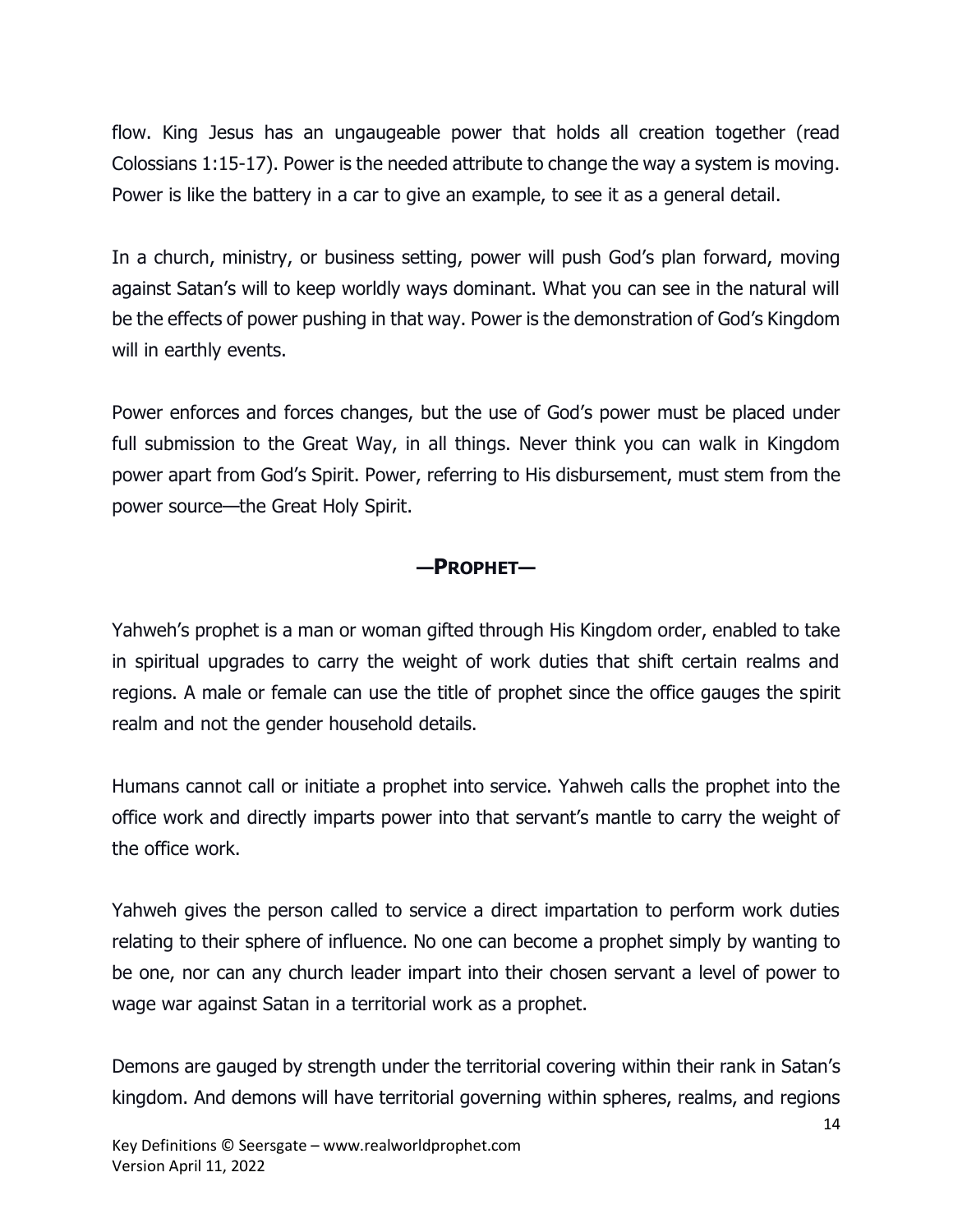that will bring an opposing nature to what Yahweh's servant is given to ensure. Each sphere in Yahweh's Kingdom work will yield battle warfare against various levels of demons.

The servant must be enabled to carry the weight of the given duties to stand as a "watchman," enabled to bear the weight of direct engagement with the spirits that lead within the sphere. And each servant in Yahweh will need to face very real spirit dealings within the ways of Yahweh and Satan to complete their given assignments.

Every prophet needs to prepare for real warfare with real tastes of spiritual engagement at the leading of the Great Holy Spirit. Within the calling given in the servant, Yahweh builds up spiritual upgrades, tester training, battle practices, and forms of rejection so that there is a well-rounded servant, ready for what level of work their official duties will entail.

Building and shaping the prophet's mantle through trials, tribulations, spiritual tests, and training in delivering messages begin the groundwork in novice preparations for actual work.

A weekend training course in learning to hear Yahweh is not how Yahweh trains His prophets for engagement with working in their sphere. Hearing the voice of the Lord will come in accuracy and without fleshly embellishment as the prophet builds a solid foundation in spiritual hearing, discernment, and waiting, under ways of obedience with Yahweh.

Allowing Yahweh to strip away past hindrances and fake friendships is only a small part of bringing His plan forward into the natural. The nature of Yahweh's Kingdom prophet work requires a servant spiritually stripped of their pride and selfish ambitions.

The novice enters a period of wilderness training in spiritual and natural remote ways. In the wilderness, Yahweh deals with the servant, reveals their human fears, and shapes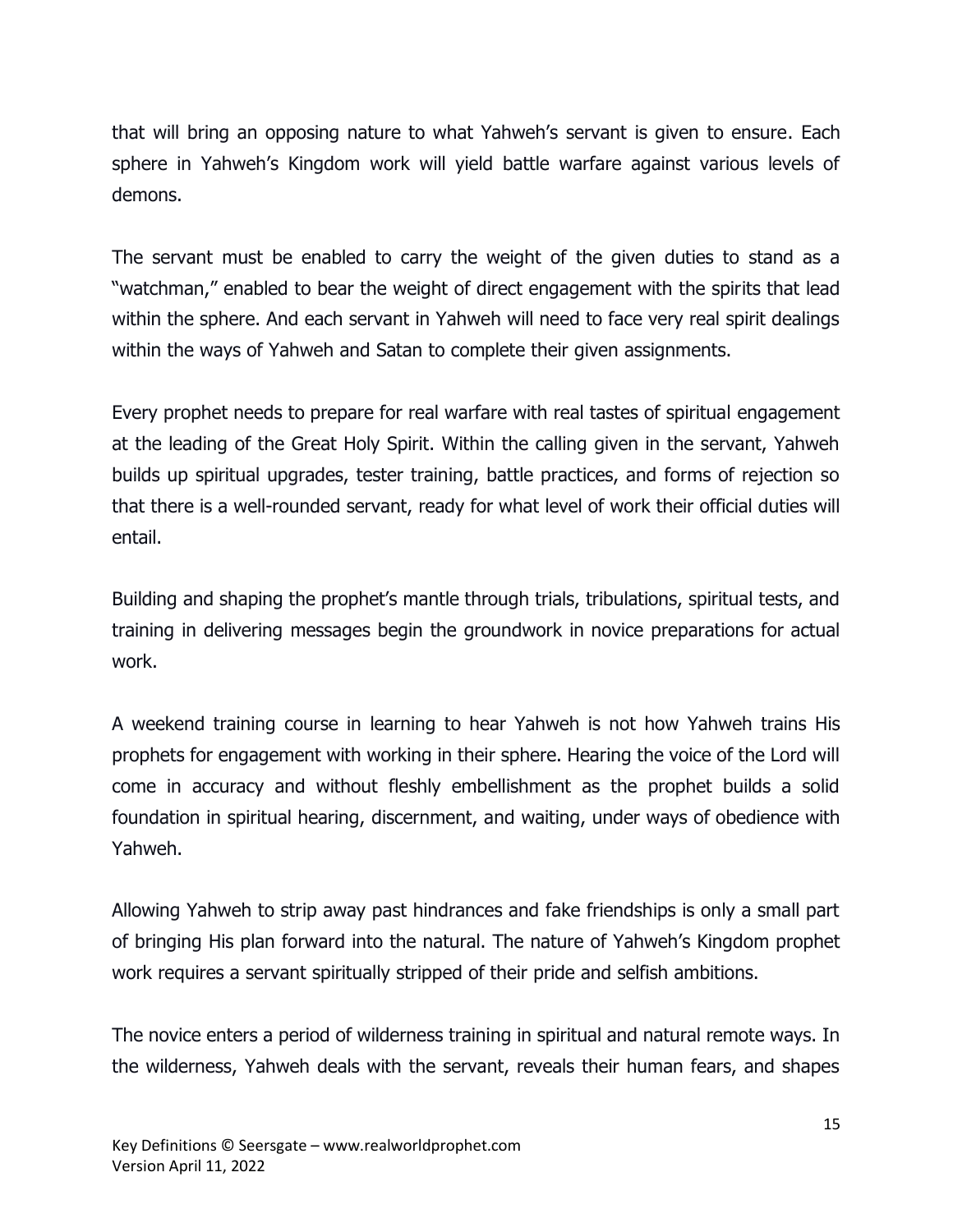them into a servant who follows Yahweh's Word, who gives His will without fear of rejection.

The prophet must endure what level of office work their calling provides to deliver Yahweh's Kingdom way. And with that level of work, a humble trust while waiting in Yahweh must have a way to lead within. With each sphere, there will be provision, protection, and power. With the full way of release in the given sphere at the end of novice training, Yahweh will begin the presentation way and reveal the servant to other servants as well as to the spirit realm.

No one can become a prophet in this office work without Yahweh stating that they are in that role, for it is Yahweh who is invoked by the prophet's words as they come under Yahweh's order, speaking whatever Yahweh gives them to speak. And if a servant turns away from Yahweh and yields to lowercase gods, within a certain time of unrepentance of their rebellious nature, Yahweh removes that prophet from office work. With removal, the prophet will not hear the Word of the Lord as a deep filtered engagement. There would then be the need to resort to demons or hearsay.

When Yahweh gives a covenant vow to begin work with a prophet, He has already sent them through training outlets that would break the average person. The bearing down of Yahweh's will is a caring yet spiritually demanding way—to let Yahweh strip away the old way and push the spiritually shifted servant through learning to hear Yahweh's plan over their full earthly living.

Yahweh cares about each servant within the work and office outlets, yet He wants honest workers who wait for Him to speak and will not take any human emotion as their binding word to build a message and claim it as a real hearing. No prophet is worth more than any other human. If others knew what Yahweh requires in His service, no one would proudly long to be a prophet.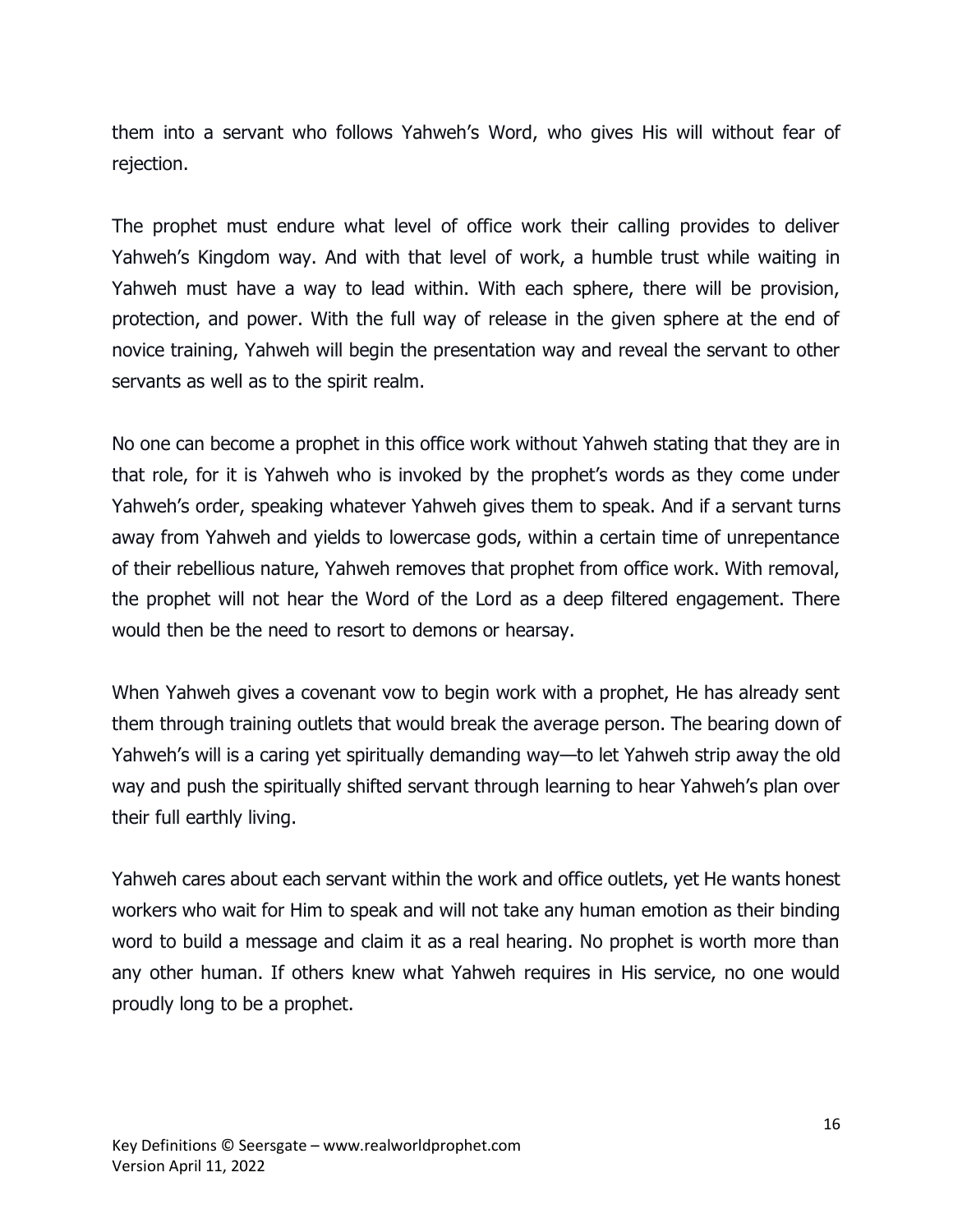## **—PSYCHIC—**

According to the secular environment, a psychic tells the future or reveals personal details concerning a place, person, or circumstance. The naïve person would see this demonfilled person and Yahweh's prophet as the same stream of spiritual drinking, an outlet of telling the future or proclaiming what's already there. It's a dangerous perception to view both groups (the psychic and Yahweh's prophet) in the same plan since the psychic reports to Satan.

With a psychic, their main gathering of information stems from spirit beings known as demons. These demons once were God's angels who turned against Yahweh and rebelled. With these other ways of spiritual seeing, the gathered details stem from wisdom heard in Yahweh's private sessions with His prophets, messages released into the spirit realm, and the demons that follow the person to observe their private living.

No psychic is a real Christian. At the same time, no true prophet can live entirely without sin due to being in this fallen world, yet Yahweh gives a certain way in preparation and spiritual stripping to stabilize His servant and keep him or her firm in the faith when working His work details.

Yahweh removes a prophet from duty when they continually disobey Him. When there is no open channel of the wisdom and will from Yahweh's plan, a real servant will have to resort to using demons if they want to give a fake presentation of hearing from Yahweh. A psychic will always resort to their demon outlets, and they also let a demon enter their flesh for a "power" way to appear higher in occultic actions.

Never go to a séance, a tarot card viewing, or palm reading. Never entertain horoscopes or play Ouija board games. Stay holy unto Yahweh. Read His Word and pray to Him for wisdom and reliable counsel. Yahweh has real servants on Earth, bringing a shifting plan in the realms and regions **based on the Word Yahweh gives**.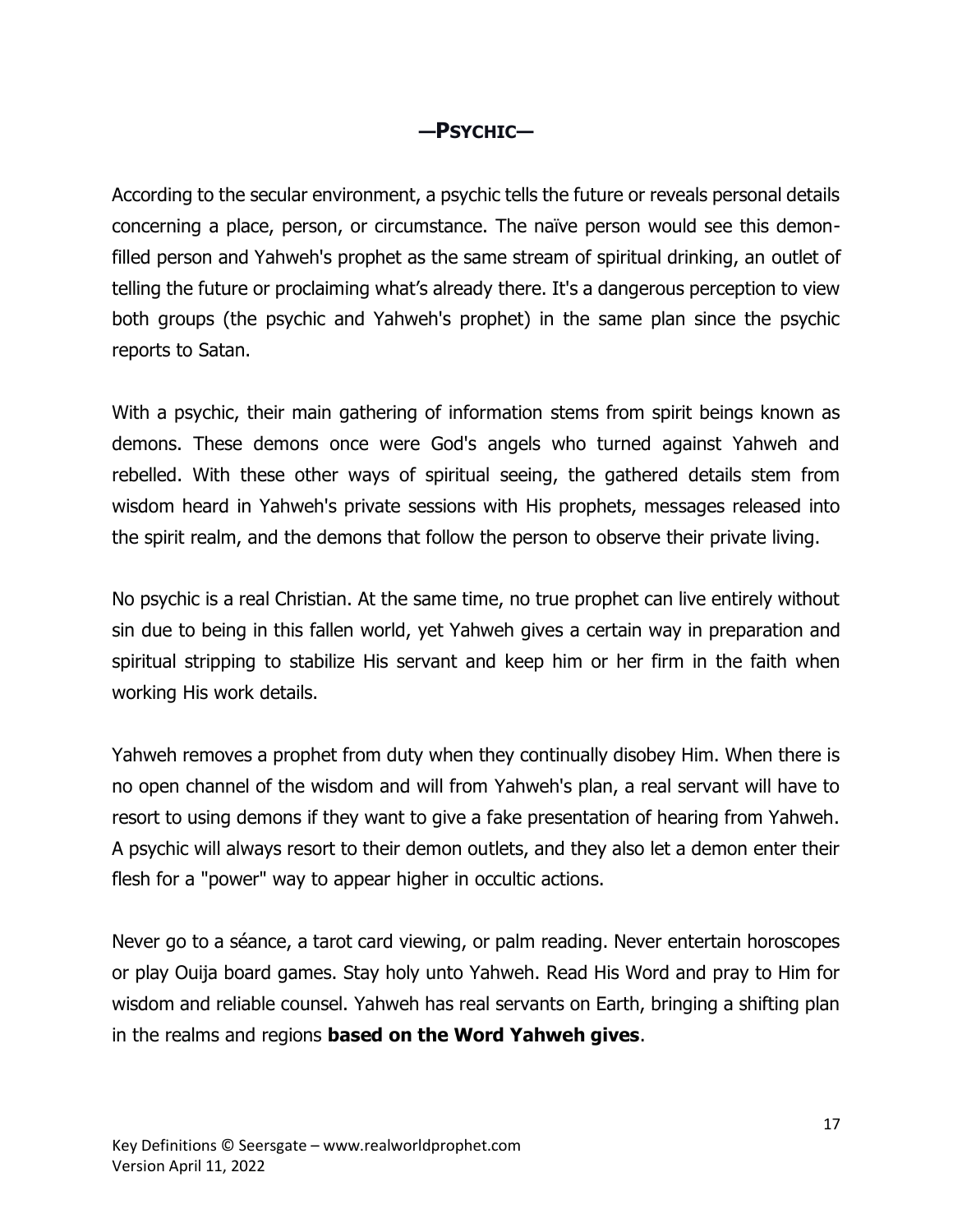#### **—RAIN—**

(a) Rain refers to the Great Holy Spirit, a Member of the Godhead. (b) Rain also relates to the healing, cleansing power that Yahweh gives to the earth throughout the outlets.

#### **—SALVATION—**

Salvation refers to believing in King Jesus, receiving Him in your heart as the One True God. Scripture states,

(5) For Moses writes that the law's way of making a person right with God requires obedience to all of its commands. (6) But faith's way of getting right with God says, "Don't say in your heart, 'Who will go up to heaven?' (to bring Christ down to earth). (7) And don't say, 'Who will go down to the place of the dead?' (to bring Christ back to life again)." (8) In fact, it says, "The message is very close at hand; it is on your lips and in your heart." And that message is the very message about faith that we preach: (9) If you openly declare that Jesus is Lord and believe in your heart that God raised Him from the dead, you will be saved. (10) For it is by believing in your heart that you are made right with God, and it is by openly declaring your faith that you are saved. (11) As the Scriptures tell us, "Anyone who trusts in Him will never be disgraced." (12) Jew and Gentile are the same in this respect. They have the same Lord, who gives generously to all who call on Him. (13) For "Everyone who calls on the name of the LORD will be saved."

—Romans 10:5-13 NLT

In salvation, the Great Holy Spirit changes the person, and that former way of living takes on a will that is no longer giving the most significant influence. As the person releases their sinful habits, hurts, and woundedness, Yahweh heals, delivers, and sets them free within to take in their ultimate purpose in Kingdom living.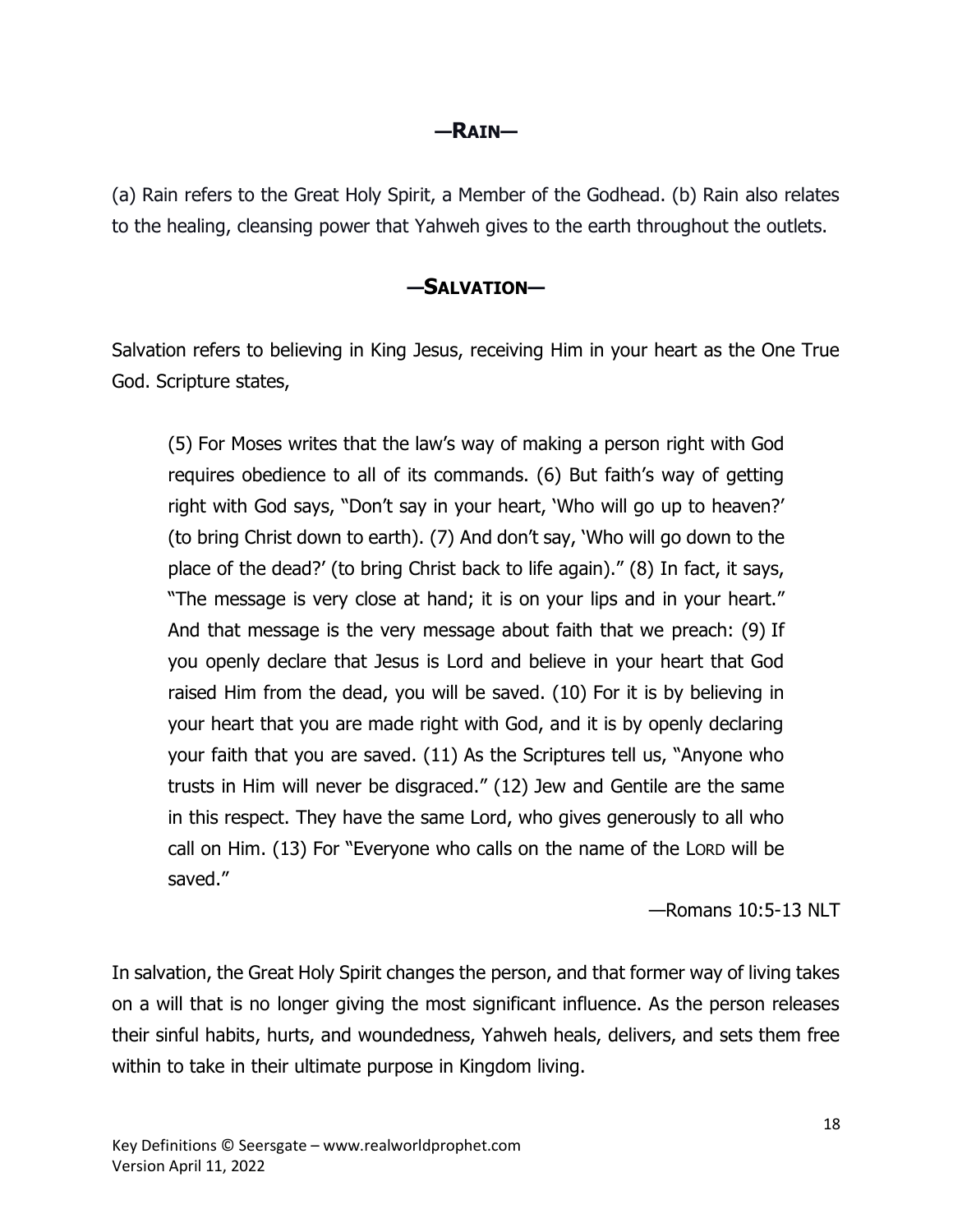When there is salvation within, there is an immediate shift from death to life in King Jesus. Within salvation, there is Kingdom citizenship and eternal life. One must understand that Kingdom salvation is a covenant between the human and the Great King Jesus, Father God, and the Great Holy Spirit.

The power of the Great I AM is able to keep each person from leaving the Kingdom, but God will not take away free will. That means that God will not make anyone stay in His Kingdom; He will give each human what plan they choose. That plan says that once saved is not always saved, and each human must continually allow the Great Way to have leading ways within.

Come and be yourself, yet make room for God to take you into all He is planning for your way of eternal living.

## **—SÉANCE—**

Most would note that Yahweh would have strong objections to the idea of considering speaking to the dead. In the case of séances, there is a ceremonial conjuring of demons that would take on the appearance of a dead relative or stranger. A person who contacts the spirit world can drink deep infestations of spiritual fillings of various demons based on who opened the communication portal in a meeting with a demon.

The idea of speaking to a spirit through a séance is not under Yahweh's Kingdom plan. Anyone who considers meeting with demons with the will to yield to Satan is in grave danger. Attending a séance will also open up demonic torment to all in the meeting.

Since the plan of seeking out the dead through a medium is prohibited, how is anyone under Kingdom order in King Jesus supposed to raise the dead by the power of the Great Yahweh? Yahweh would give the command to go and pray that that person would come back to life from the death phase. Yahweh would have to lead all spiritual engagement with any unseen plan—angel or demon. And in the raising up of the dead person, the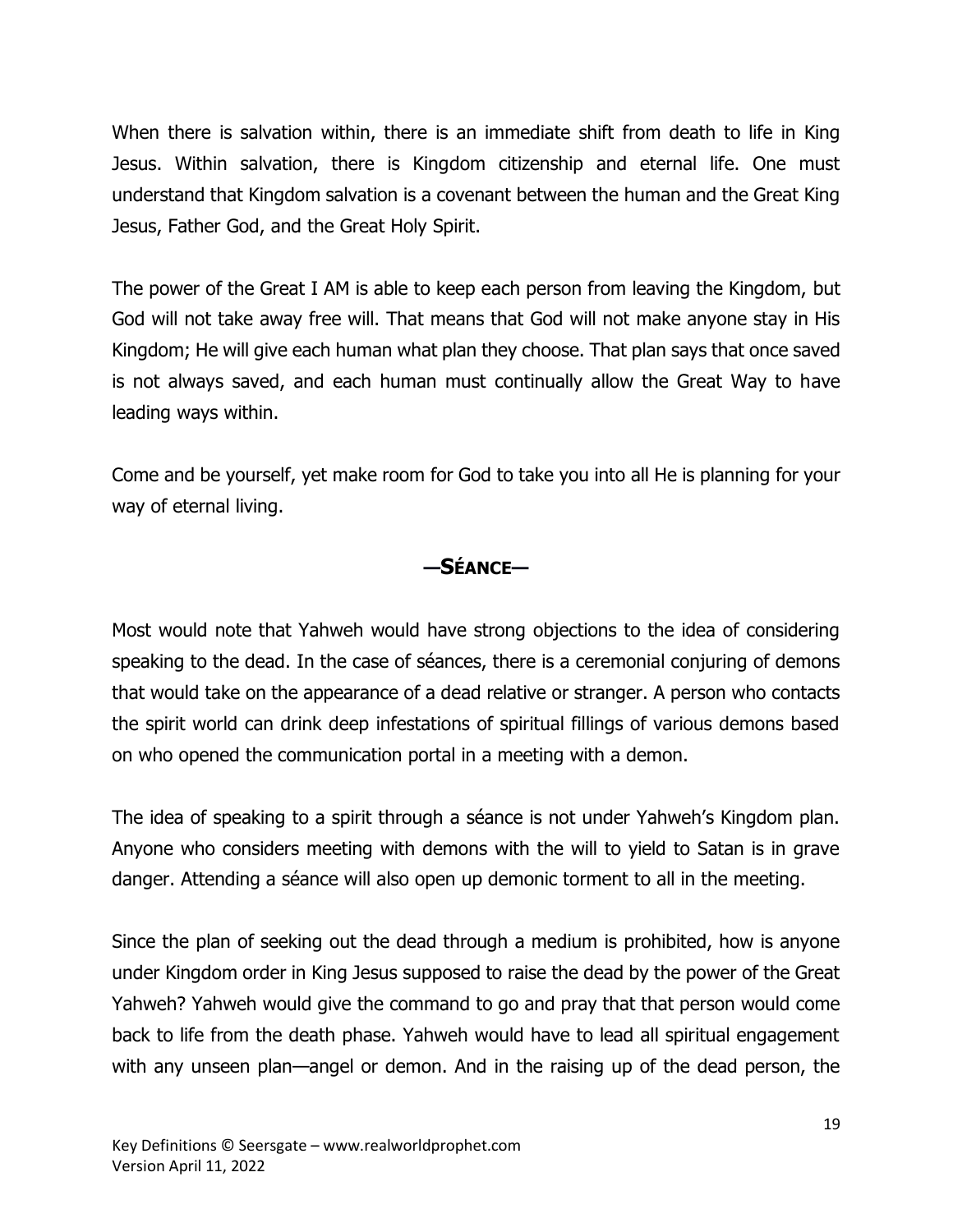servant who comes under orders from Yahweh will indeed address the dead and give the command to come forward in King Jesus.

If you attend a séance, you will engage the spirit world. Unfortunately, many do not take the spirit realm seriously and would think that just because they attend a church, there will be safety. But know this, if there is a doorway opened, that professing Christian will, in time, face spirits of darkness and torment for breaking territorial protection due to sin.

When Yahweh gives spiritual engagement, there will not be a way of torment and yielding to the dark natures. Satan is a real demon, and he will bring great deception to the churches, thinking that dabbling in this sinful plan will have no detrimental consequences. Be warned.

#### **—SEER—**

A seer is a person who sees in the spirit realm and brings a will from Yahweh, in prayer form, forward, to have a spiritual territory built that will bring Heavenly influences into natural outlets. Seers can also walk in the prophet outlet in work duties. Every prophet has seer traits, but there are different ways or types of seeing.

With a seer, the spirit realm is placed in the natural vision to enable the seeing way to be well-rounded and adequately prepared for battle. Various seers can see the spirit realm as if it is another layer to see in the natural realm. The two realms, simultaneously seen the spirit realm transposed over the natural, with continuous visions, revelations, and prophetic wisdom given to bring Yahweh's plan forward.

To see the spirit realm presented, to turn it under Kingdom order, would require a person who trusts whatever Yahweh gives and would declare Yahweh's will without fear. Seeing the spirit realm gives way to take on levels of engagement with what is revealed, with how to place forward a specific strategy. The ability to see is also to be held responsible for bringing Yahweh's shift, as needed.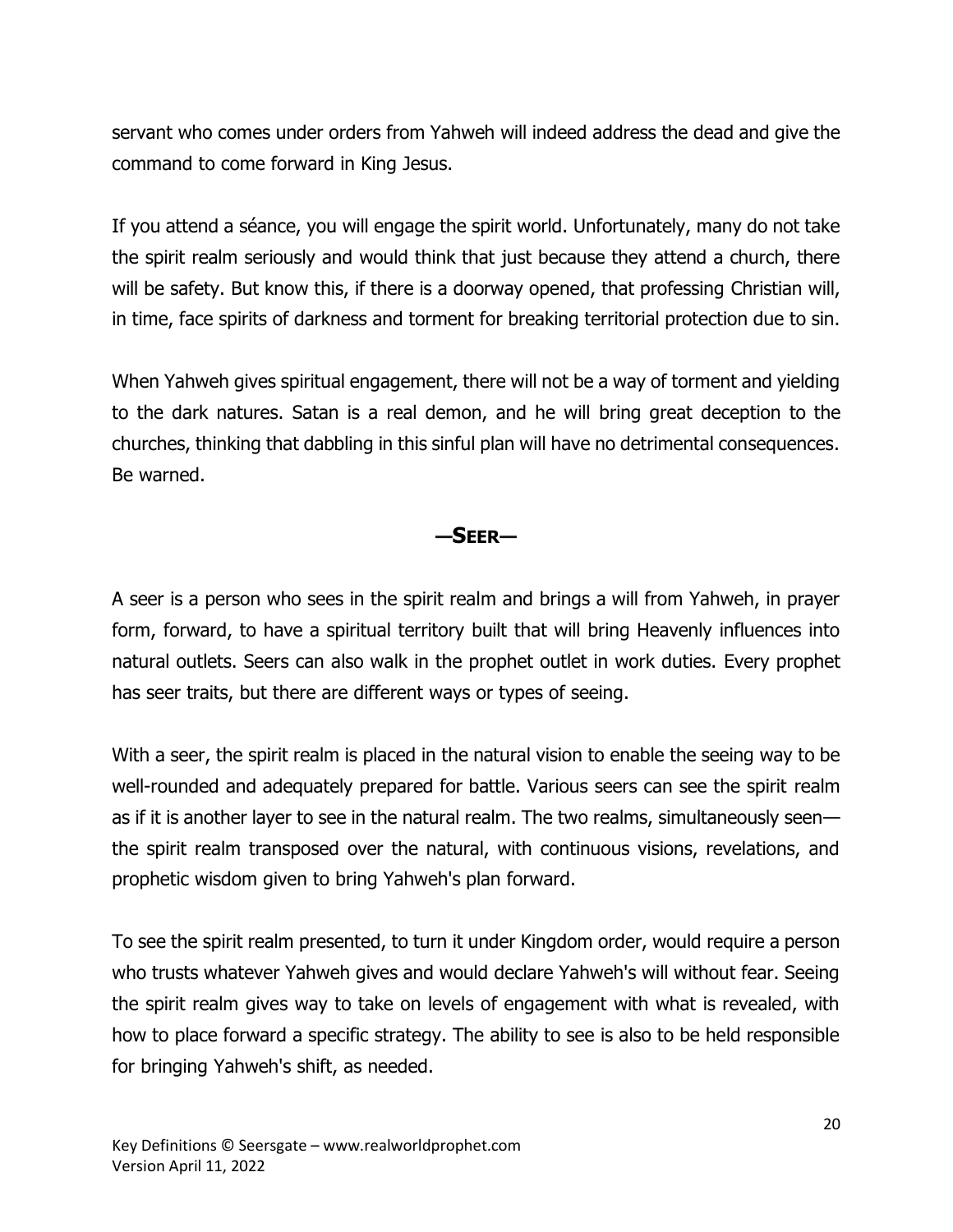## **—SEERSGATE—**

Seersgate gives a way to see into the spirit realm by using a gate or portal. A servant, a seer, or a prophet can become a "gate" who brings in the wisdom, power, and provision from the Kingdom realm and Heaven. This release of protection requires a covenant joining with Yahweh. Then a real way to bring influence leads. In particular, the seer traits are given to stop the heavy influences of demonic outlets.

What are the seer traits? The ability to see what takes place in another time, season, line of the family, heavenly levels of output, the depths of Hell, the world-level influence being given by the spirit realm, as well as knowing what is significantly influencing the space/atmosphere of warfare, worship, and wealth.

#### **—SHIFTINGS—**

A shift is when a detail turns from one way to a new way. A form of a shift would include changes in plans, schedules, events, promotions, etc. You could receive a message from the Great King, where He says you will leave at 2 p.m. for a service, but then God has you going on a new plan that takes you from that first arrangement. There will be many who would truly think the first message you heard was false, yet God changes His plans based on His full will moved forward, and it would not make the messenger a false or novice prophet (read 2 Kings 20:1-11).

Shiftings in God's Kingdom happen when a new will overrules a previous way. The ultimate will in King Jesus must come forward, and the Planner King Jesus will shift His plans around to give the needed push to bring His will forward.

And when He shifts and makes His changes, spoken in messages often, all the people, places, and dealings involved will have to shift with Him. That brings a new will to follow and will give a new future outline for the hearer to walk in.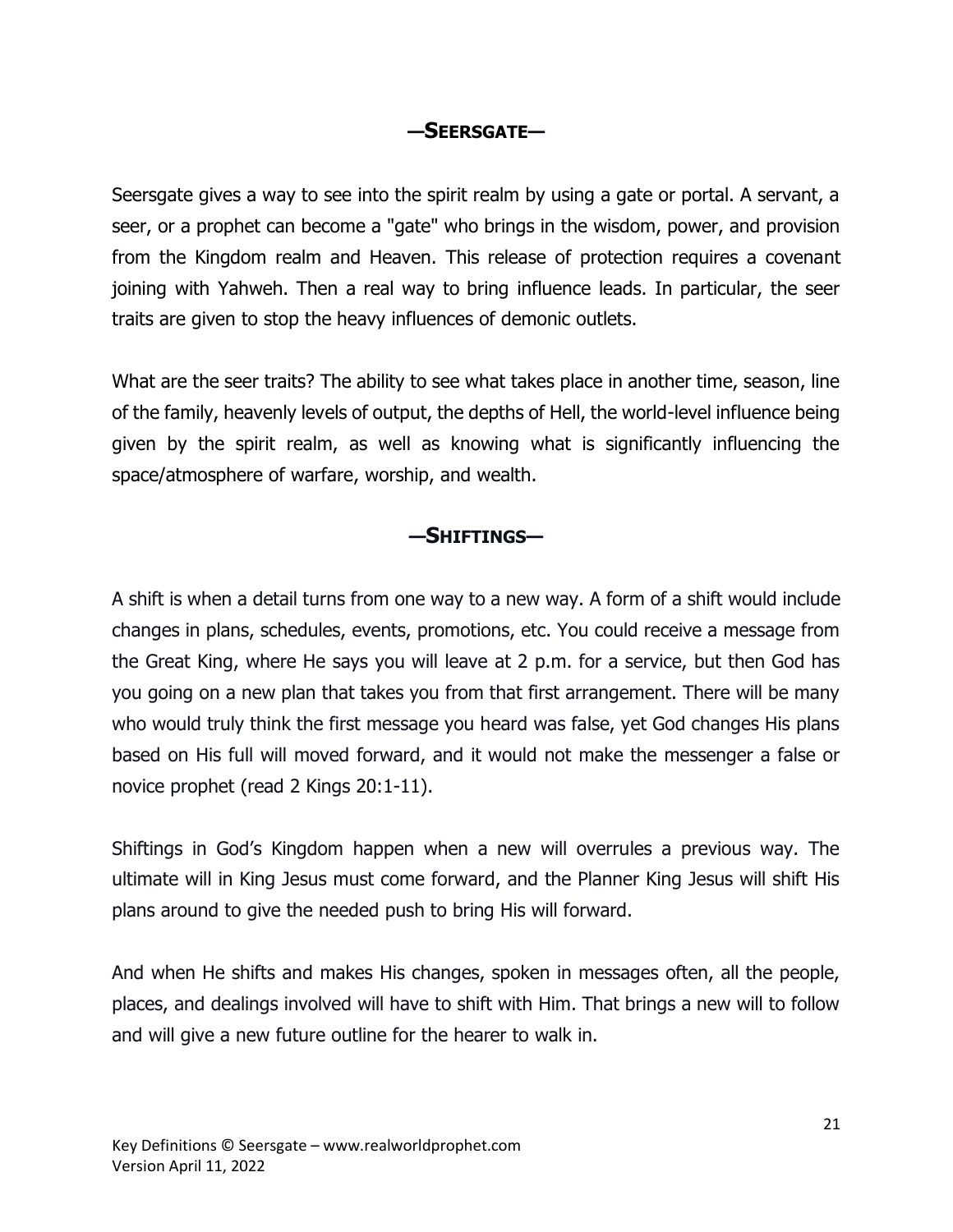## **—SPIRITUAL BIRTHING—**

A prophet or intercessor can take on a form of birth pains and spiritual birthing based on a power plan Yahweh wants to bring into natural ways. Let's say you heard a plan. Yahweh moves the plan in seed form and makes it take on a spiritual growth, staying with the one who is given to take hold of the promise.

And when the way is given for the birthing to take way, there is a power surging from Yahweh that will push the work, purpose, or way of new living forward where it takes hold of the natural way, enters and changes it, making the natural way take on the traits of what was first mentioned in dreams, visions, and spoken meetings in Yahweh's Throne Room.

Sometimes the servant birthing forth Yahweh's will has natural ways of moving into a birthing position, waiting for the power from Yahweh to complete what is scheduled to come.

(41) And Elijah said to Ahab, "Go up, eat and drink, for there is a sound of the rushing of rain." (42) So Ahab went up to eat and to drink. And Elijah went up to the top of Mount Carmel. And he bowed himself down on the earth and put his face between his knees. (43) And he said to his servant, "Go up now, look toward the sea." And he went up and looked and said, "There is nothing." And he said, "Go again," seven times. (44) And at the seventh time he said, "Behold, a little cloud like a man's hand is rising from the sea." And he said, "Go up, say to Ahab, 'Prepare your chariot and go down, lest the rain stop you.'" (45) And in a little while the heavens grew black with clouds and wind, and there was a great rain. And Ahab rode and went to Jezreel. (46) And the hand of the Lord was on Elijah, and he gathered up his garment and ran before Ahab to the entrance of Jezreel.

—1 Kings 18:41-46 ESV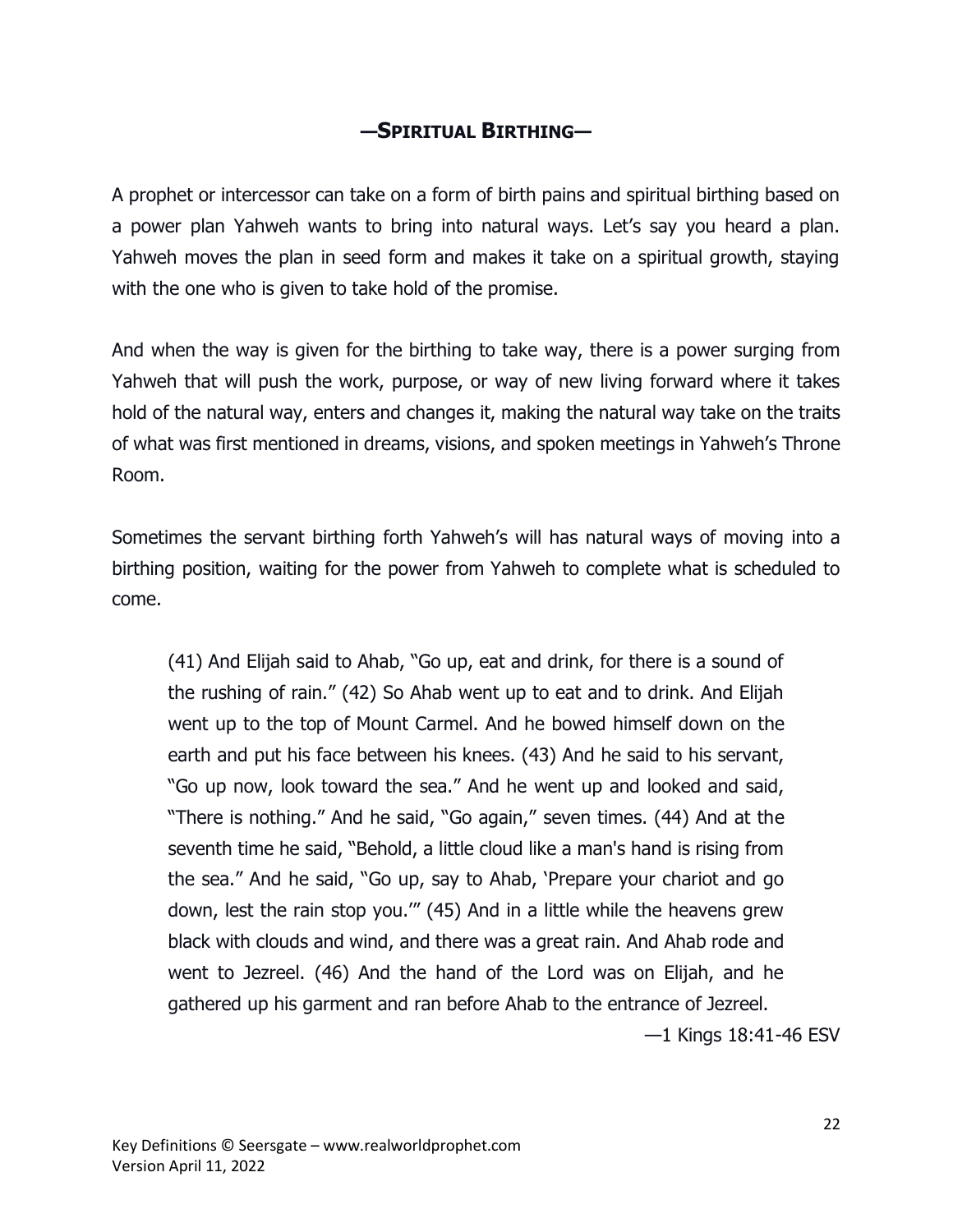# **—SPIRITUAL UPGRADE—**

Every person marked as a prophet will have various spiritual attributes that will make them a prophet. That person—the spirit part—will have to grow significantly to carry the weight of the message placed in their calling.

Under the Christian faith, a person can only see and hear spiritual details with a particular will from drinking by a spiritual connection to Yahweh. With prophets, the spirit part of that person must grow in authoritative governing nature and take on changes within to carry the spiritual weight (duties, challenges, workload), to give them ways to fill up with the surging wisdom, power, and calling that God placed upon them from the early stages.

It's called a spiritual upgrade, where, based on how much work is given, that level of work will determine how much the person's spirit will have to be prepared and upgraded to walk in the fullness of the calling given. God has to create a prophet from birth, not from man's ordinations.

A prophet has a way within their spirit, based on calling and spiritual upgrades, that enables that person to walk in the fullness of the work given for them to carry. Without the spiritual upgrades, a novice will not have the enduring way to handle the office duties without wavering.

God takes His prophets through hard tests and spiritual stripping at greater levels than other office gifts so that they will honor their God and speak His will. There is a full knowledge that punishment, in the removal from office duties and surging power, will be the payment for rebellion. These spiritual upgrades enable the servant to take in great levels of spiritual downloads directly from Yahweh.

And with the spiritual upgrades, there will be the ability to endure heavy prophet work and battle warfare. No prophet can be ready for Kingdom work with natural schooling only. Preparation includes a wilderness stripping of will, a cave training, where Yahweh separates the person from what they hold dear to come and get a full overview by Him.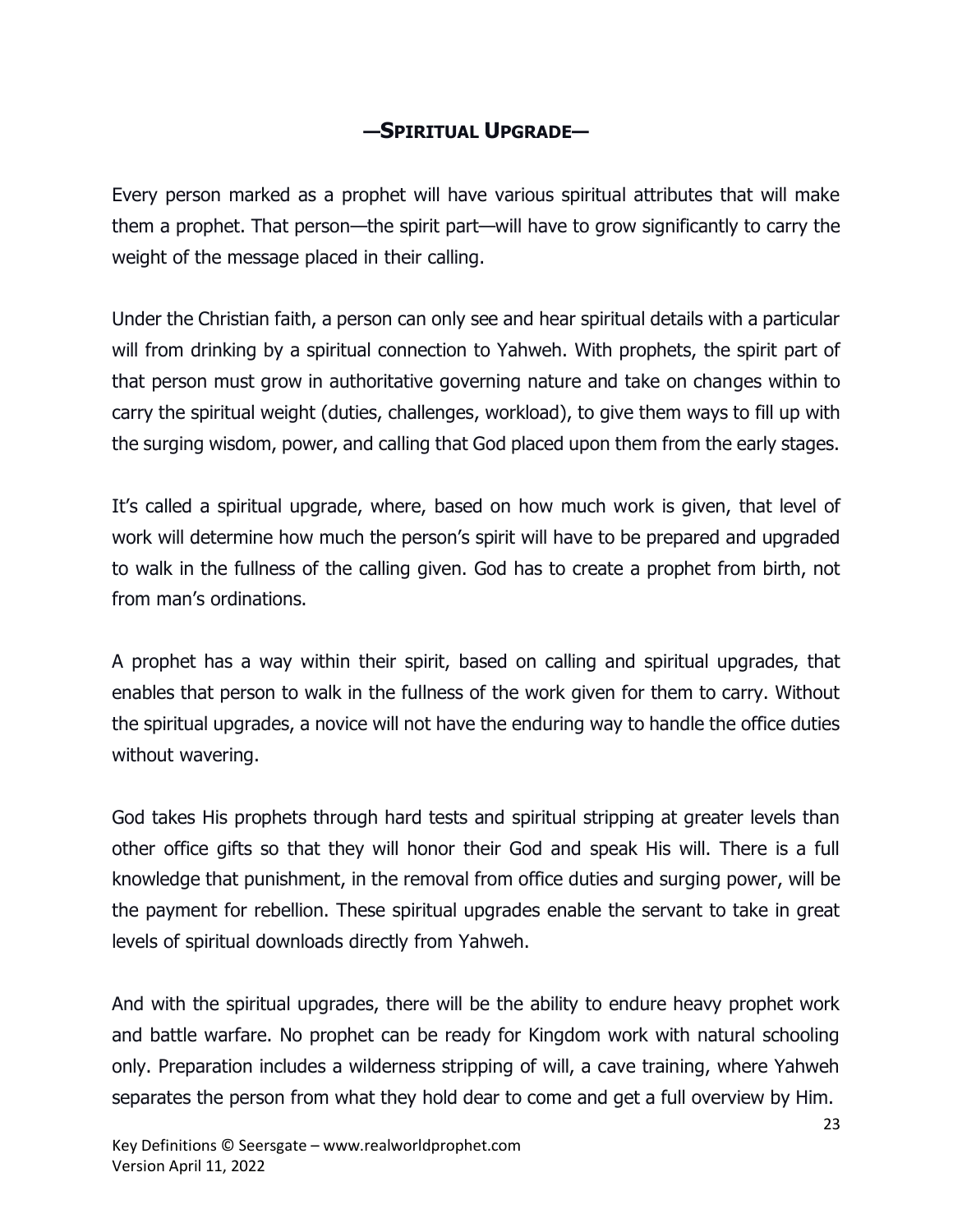### **—STRIVING—**

Striving is the act of trying to build up a Kingdom work or purpose in a natural plan or assignment without spiritual backing. Striving operates under human workloads within the human structure under natural limitations. There is only a human backing of a power form with no real supernatural influence mixed within, with striving.

They say they will strive to be a better nation, company, or person, yet they limit their potential to gain the fullest harvest by using a naturally propelled surging. We must always include the surging power of the Great Holy Spirit to influence the work, those joined in, and those transferring their wealth—spiritual and natural—within any realm or territory to gain maximum potential.

### **—UNSEEN BEINGS—**

Unseen beings are made of a material known as *spirit* and can be seen with natural vision if they materialize. Those who can see angels and demons can see these details in a few ways: One way is through the Great Way (King Jesus) giving that person a way to see into the spirit realm with a gift in the Great Holy Spirit called Discerning of Spirits. Another way is through an "open" vision. God will also allow the viewing of the spirit realm through dreams.

Another way to see unseen details would be through occultic methods using the help of demons, through witchcraft acts such as séances, tarot card reading, astral projection, and Satan-based church participation. This insight gives a brief list of actions that build a way to engage the spirit realm. Using occultic acts will bring God's anger, for it is not a plan He wants us to embrace.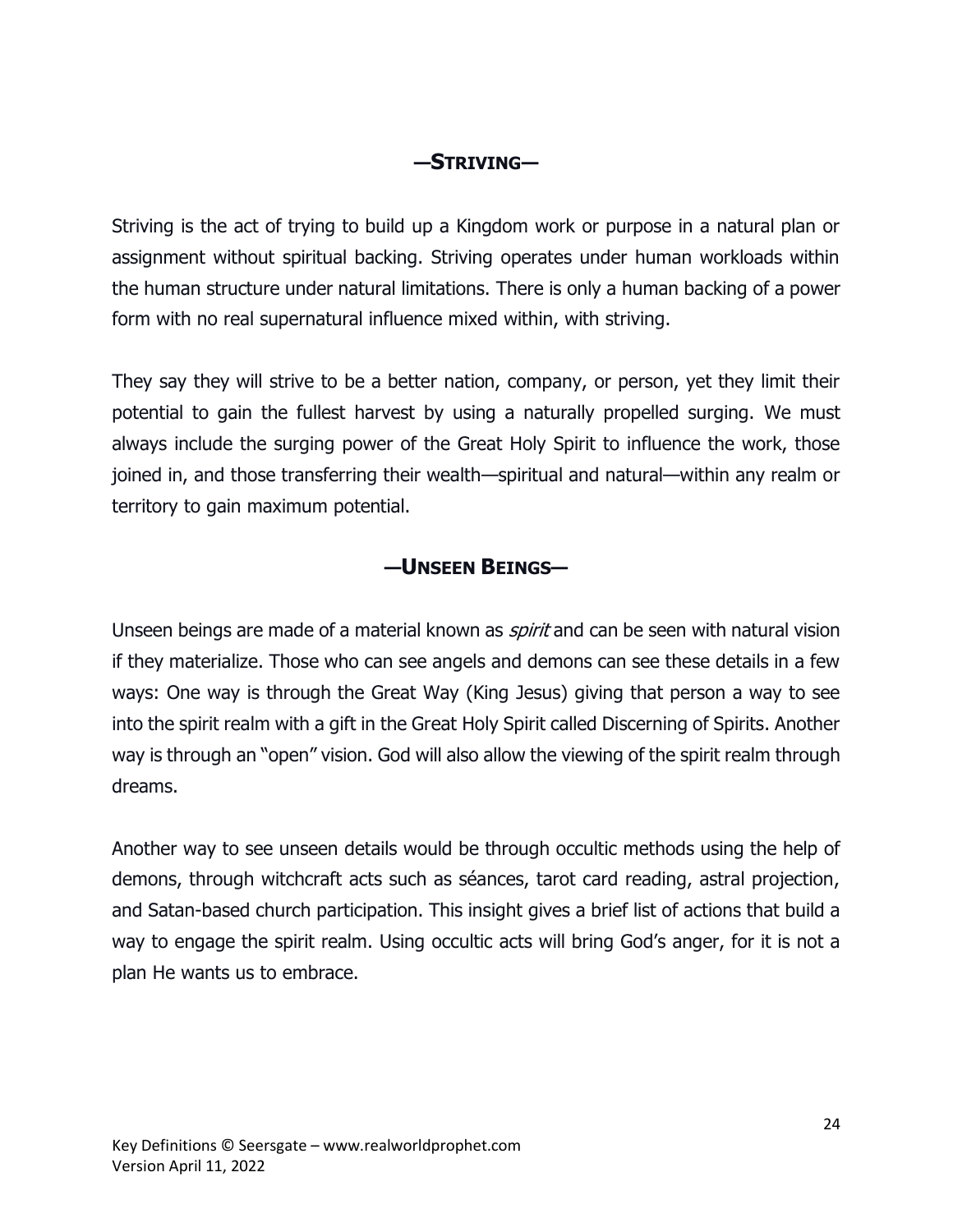## **—WAY OF RELEASE—**

A prophet's way of release is the delegated authority, given by **direct impartation** from Yahweh, to bring Kingdom order into the prophet's sphere of influence under official duties and spiritual laws, without a hindering way in provision, protection, and power. The way of release begins the real office work, dealing in the real ways of spiritual warfare.

No prophet should take on a sphere to bring Yahweh's influence without having a full way of release, guaranteeing they will be able to invoke Yahweh within the sphere given for work duties. With a way of release, the servant is no longer a novice. Now the spirit realm is made aware of the shift and adjusts in how it honors the mantle.

Servant Seersgate has a world-level way of release, which activates a corresponding level of spiritual warfare in all realms and regions world-level. That is why her novice training took a thirty-year timing. She can flow at will with the way she takes on spiritual warfare, and many will drink of her way of prophet surging, beginning with covenant photos and hearing her voice. That is power coming forward through her way of release, and no one can break the power surging from Yahweh to have the mantle removed.

For prophets, in general, the power is given within a covenant that invokes Yahweh. Joined in covenant and yoked together is the servant to the God they serve. That is why there must be a careful examination of the prophet's outlets in ways of connections and secular friendships. There is no way to break the power flowing through the prophet except if they rebel, disobeying Yahweh's way of culture.

All prophets have a chance to say who they will serve. When a prophet of Yahweh chooses to leave, Yahweh gives a removal of power and strips the mantle, forcing the prophet to resort to fleshly ways of charisma and gifts or using spirits of an evil nature to gain outlets of spiritual insight. Removed prophets can spiritually drain others and give a presentation that all is well.